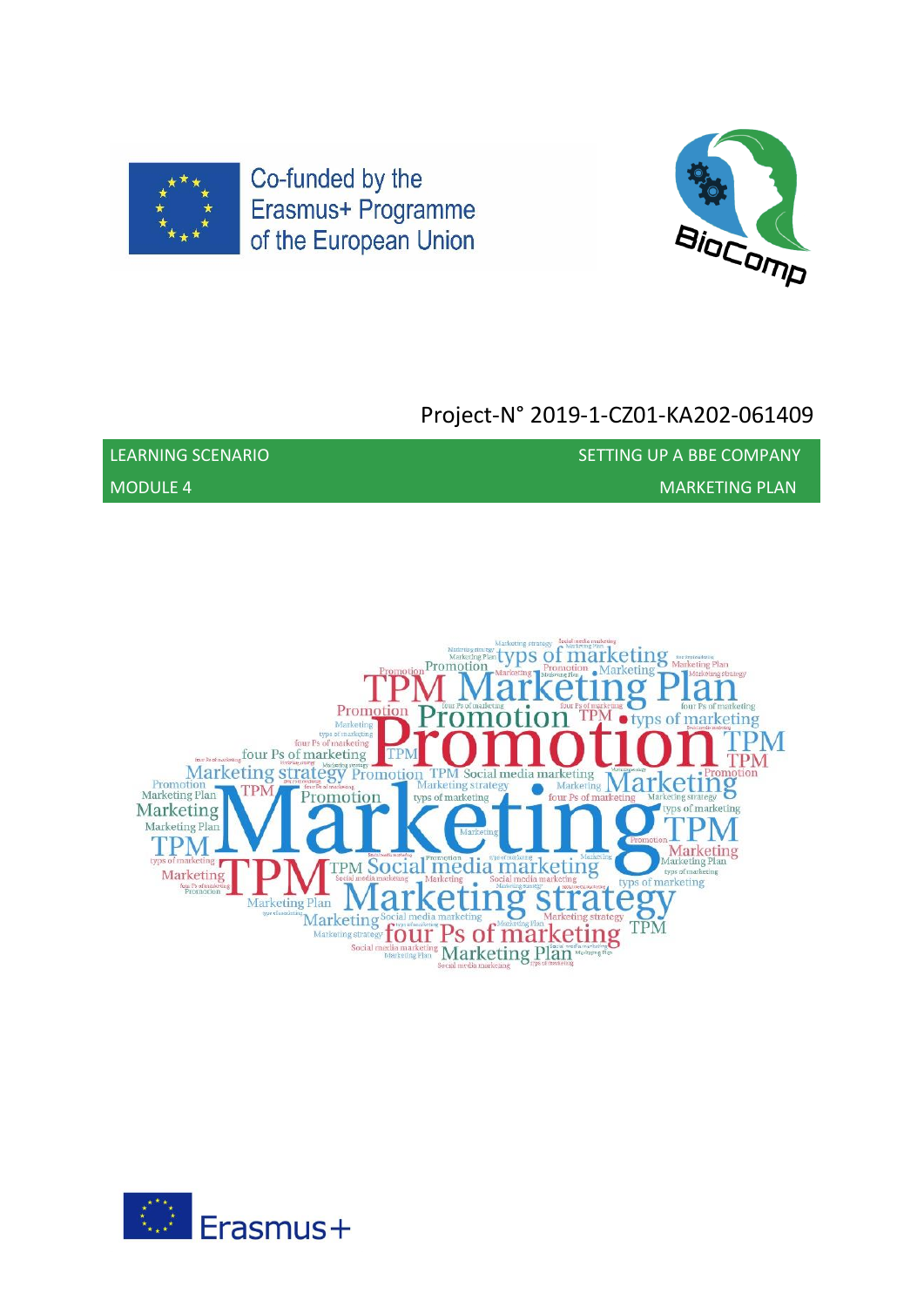## Colophon

#### **Authors**

This module is part of the Learning Scenario "Setting up a BBE company". It is developed in the frame of the European project "BioComp". Authors: Hans Blankestijn, Elke Halm and Hilda Weges.

This document has been prepared for the European Commission however it reflects the views only of the authors, and the Commission cannot be held responsible for any use which may be made of the information contained therein.

#### **Acknowledgements**

The authors like to thank Mr Basilis Delis from CTI, Mrs Elke Halm from Blankcon and all partners from the SKIFF project.

#### **Copyrights**

This learning scenario is a non-commercial production. It can be used for educational purposes.



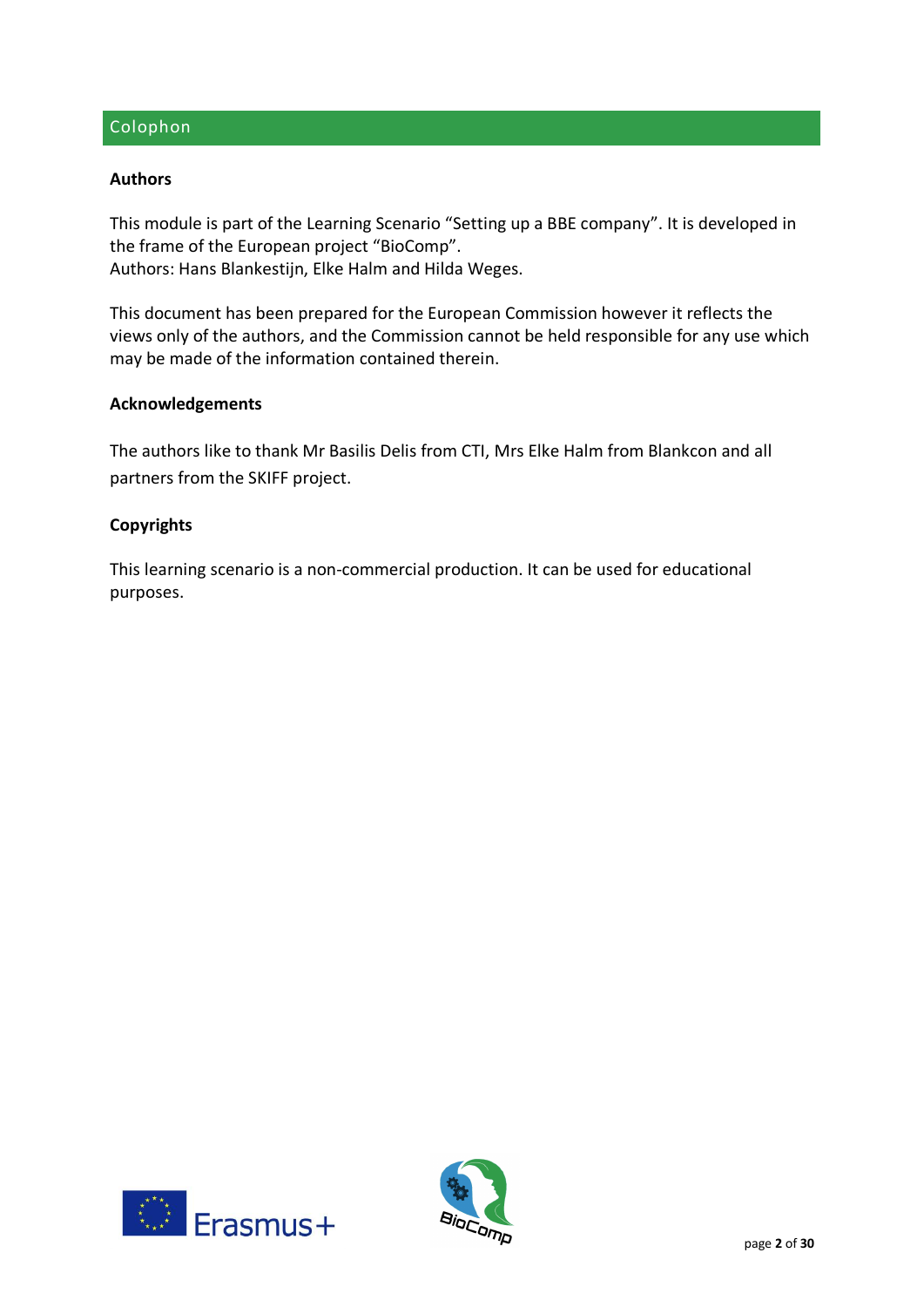## Preface

The Learning Scenario "Setting up a BBE company" has been developed as part of the Erasmus project BioComp.

In BioComp, the most relevant competencies for professions in this scenario are analyzed, described and ranked. See [http://navigator.biocompetences.eu](http://navigator.biocompetences.eu/)

This Navigator contains an overview of personal, digital and technical competencies.

Based on these competencies this Learning Scenario has been developed. It has four modules. The focus is on technical competencies. Annex to these four modules, the teacher can also use the Didactical Guidance, where he can find learning activities for personal and transversal competencies. Each module has a text document, a trailer, didactic guidance and a wiki with background information. All material can be found on Navigator.

The 4 modules are:

- 1. Circular economy
- 2. Business plan
- 3. Management, HRM and Legislation
- **4. Marketing plan**

For "Setting up a BBE company", the final ranking list of competencies gives the following results. The 10 competencies are covered by the 4 modules.

| <b>Nr</b>      | <b>Ranked technical competences</b>                                           | module        |
|----------------|-------------------------------------------------------------------------------|---------------|
| B1             | Business plan - To Identify, monitor and develop a BBE-strategy.              | $\mathcal{P}$ |
| <b>B2</b>      | Business plan - To analyse BBE-resources, markets, financial and technical    | $\mathcal{P}$ |
|                | aspects.                                                                      |               |
| B <sub>3</sub> | Circular economy - To know about the bio-based value chains.                  | 1             |
| <b>B4</b>      | Circular economy - To Identify European and regional strategies.              | 1             |
| <b>B5</b>      | Business plan - To Identify legal and financial aspects for setting up a BBE- | $\mathcal{P}$ |
|                | company.                                                                      |               |
| B6             | Business plan - To monitor market activities.                                 | $\mathcal{P}$ |
| <b>B7</b>      | Marketing plan - To identify measures and marketing tools to create a         | 4             |
|                | marketing plan.                                                               |               |
| B <sub>8</sub> | Human Resource plan - Identifying measures and methods to develop a           | 3             |
|                | human resource plan/management.                                               |               |
| <b>B9</b>      | Marketing plan - To establish a partnership.                                  | 4             |
| <b>B10</b>     | Control-Identifying control mechanisms.                                       | 3             |



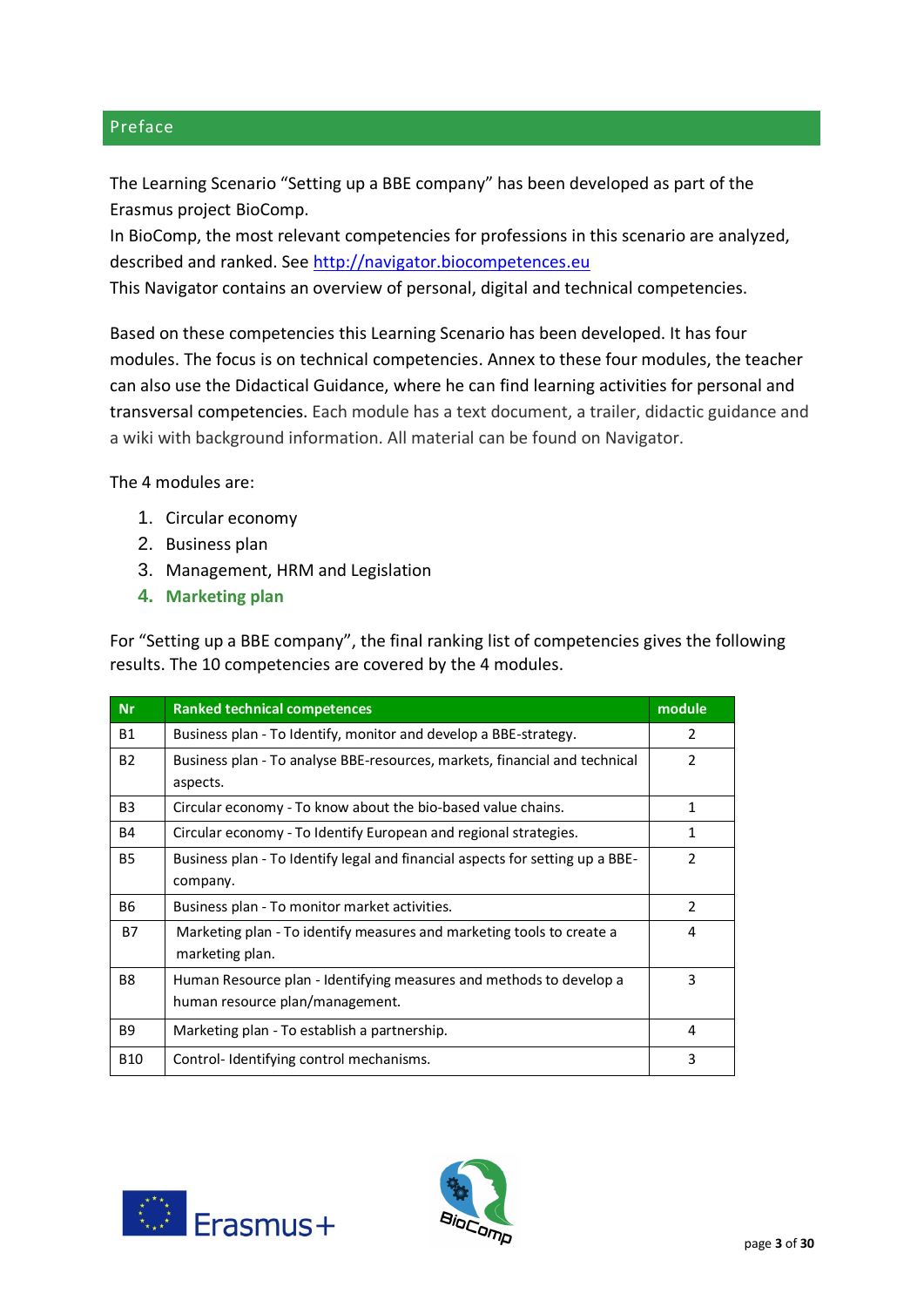# **CONTENT**

Module 4 contains the following topics:

- 1. Marketing
- 2. The process of creating a marketing plan
- 3. Tools in Marketing
- 4. Marketing plan step by step
- 5. Quiz
- 6. Sources

## **KEYWORDS**

Marketing plan, Tools, 4 P's, 4 C's, Promotion, SMART, Marketing mix, Controlling, Network, Mission, Social media management, Print media



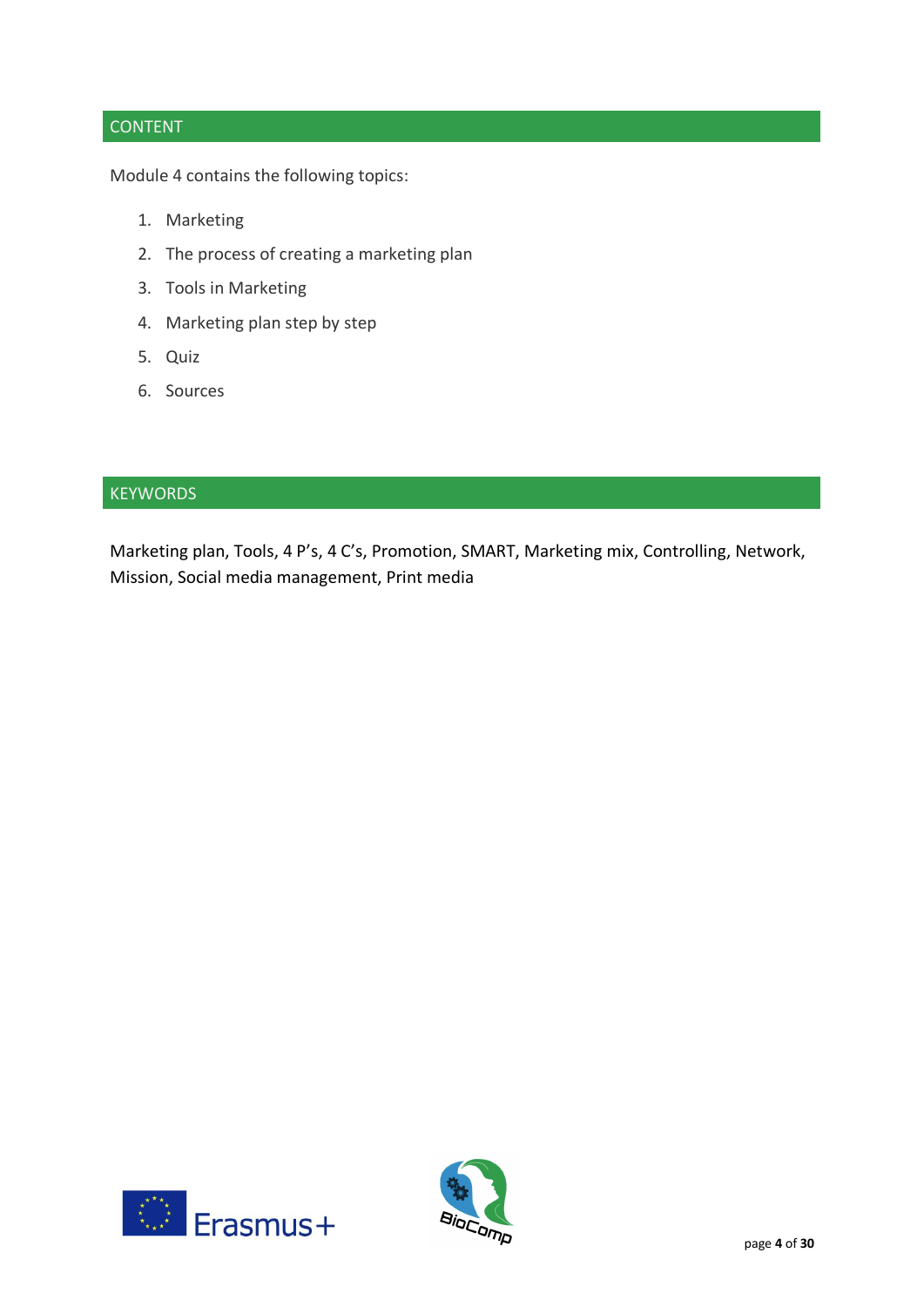# 1. Marketing

#### **What is marketing?**

Marketing is the process of getting people interested in your company's product or service. This happens through market research, analysis, and understanding your ideal customer's interests. Marketing pertains to all aspects of a business, including product development, distribution methods, sales, and advertising.

Marketing refers to activities a company undertakes to promote the buying or selling of a product or service. Marketing includes advertising, selling, and delivering products to consumers or other businesses.

Marketing as a discipline involves all the actions a company undertakes to draw in customers and maintain relationships with them. Networking with potential or past clients is part of the work too, and may include writing thank you emails, playing golf with prospective clients, returning calls and emails quickly, and meeting with clients for coffee or a meal.

## **Historical background**

Modern marketing began in the 1950s when people started to use more than just print media to endorse a product. As TV -- and soon, the internet -- entered households, marketers could conduct entire campaigns across multiple platforms. And as you might expect, over the last 70 years, marketers have become increasingly important to fine-tuning how a business sells a product to consumers to optimize success.

The fundamental purpose of marketing is to attract consumers to your brand through messaging. Ideally, that messaging will helpful and educational to your target audience so you can convert consumers into leads.

Today, there are literally dozens of places one can carry out a marketing campaign -- where does one do it in the 21st century?

## **What are the four Ps of marketing?**

Product, price, place, and promotion are the **Four Ps of marketing**. The Four Ps collectively makes up the essential mix a company needs to market a product or service. Neil Borden popularized the idea of the marketing mix and the concept of the Four Ps in the 1950s.<sup>1</sup> The four Ps of marketing:

 $<sup>1</sup>$  E. Jerome McCarthy. "Basic Marketing: A Managerial Approach," Page vi. R.D. Irwin, 1960</sup>



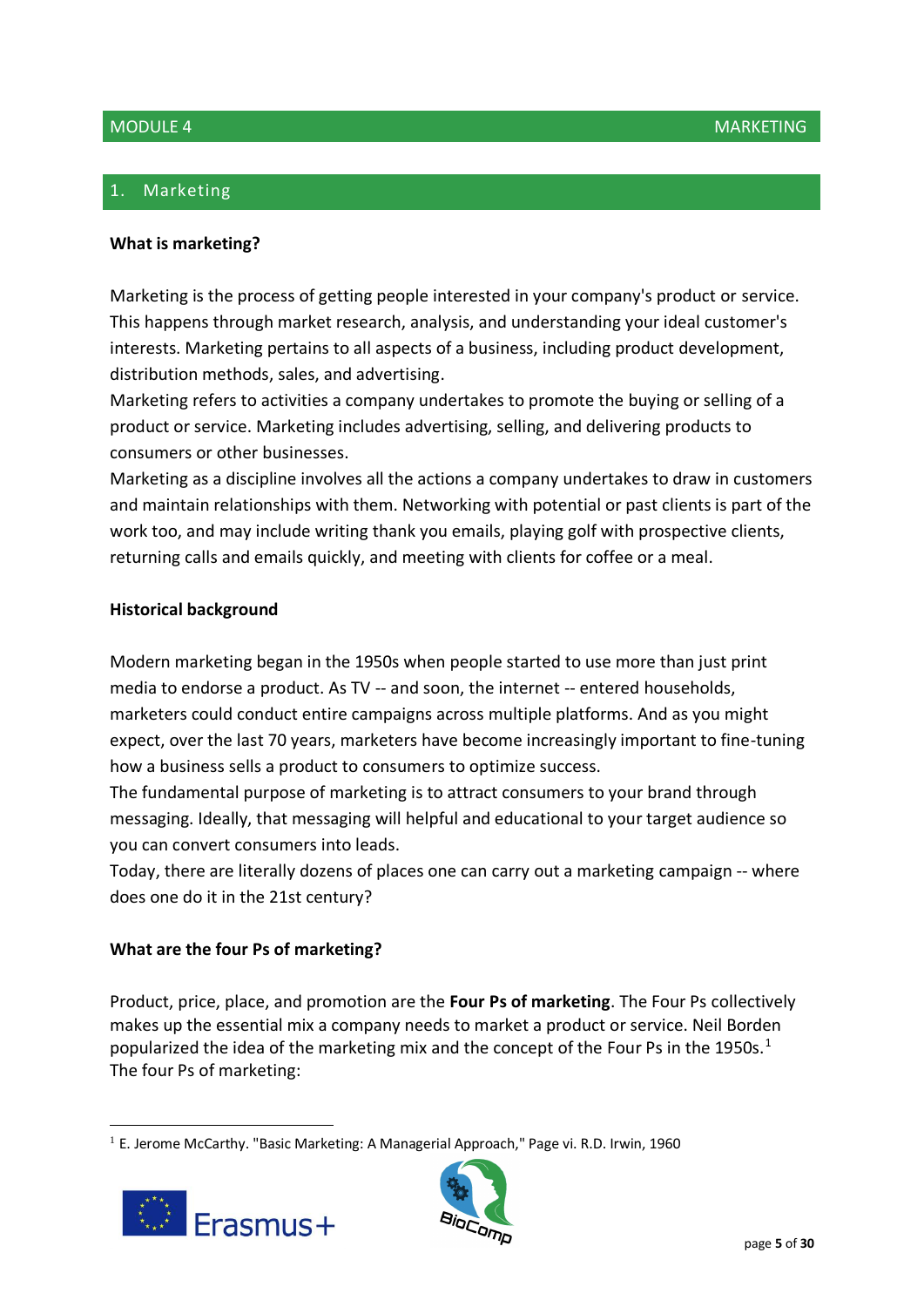- ❖ **Product** refers to an item or items the business plans to offer to customers. The product should seek to fulfil an absence in the market or fulfil consumer demand for a greater amount of a product already available.
- ❖ **Price** refers to how much the company will sell the product for. When establishing a price, companies must consider the unit cost price, marketing costs, and distribution expenses. Companies must also consider the price of competing products in the marketplace and whether their proposed price point is sufficient to represent a reasonable alternative for consumers.
- ❖ **Place** refers to the distribution of the product. Key considerations include whether the company will sell the product through a physical storefront, online, or through both distribution channels. When it's sold in a storefront, what kind of physical product placement does it get? When it's sold online, what kind of digital product placement does it get?
- ❖ **Promotion**, the fourth P, is the integrated marketing communications campaign. Promotion includes a variety of activities such as advertising, selling, sales promotions, public relations, direct marketing, sponsorship, and guerrilla marketing. Promotions vary depending on what stage of the product life cycle the product is in. Marketers understand that consumers associate a product's price and distribution with its quality, and they take this into account when devising the overall marketing strategy.

# **What are the four C's of marketing?**

Traditionally, the marketing mix is a combination of 4P's and is more business-oriented. Another version of this marketing mix is the **4C's model**.

This model is more consumers oriented and this focus has led to primary use in niche marketing.

This does not exclude it for use in products serving a mass market, however. This alternate marketing mix is made up of four key variables:

- Consumer
- Cost
- Communication
- Convenience.

The details which a manager designing a marketing mix using the four C's needs to focus on are as follows:

• **Clients / Consumer (customer)** is the king. No longer can products be developed and pushed to the consumer in the hope of the conversion of a purchase decision. Gone are those days when consumers had to buy products to satisfy needs for a simple lack of substitute. The market is oversaturated with great products. Consumer behaviour needs to be studied thoroughly from the product development phase itself. The attributes of any product should be almost built to order in current times, and substantial inputs should be taken from primary market research.



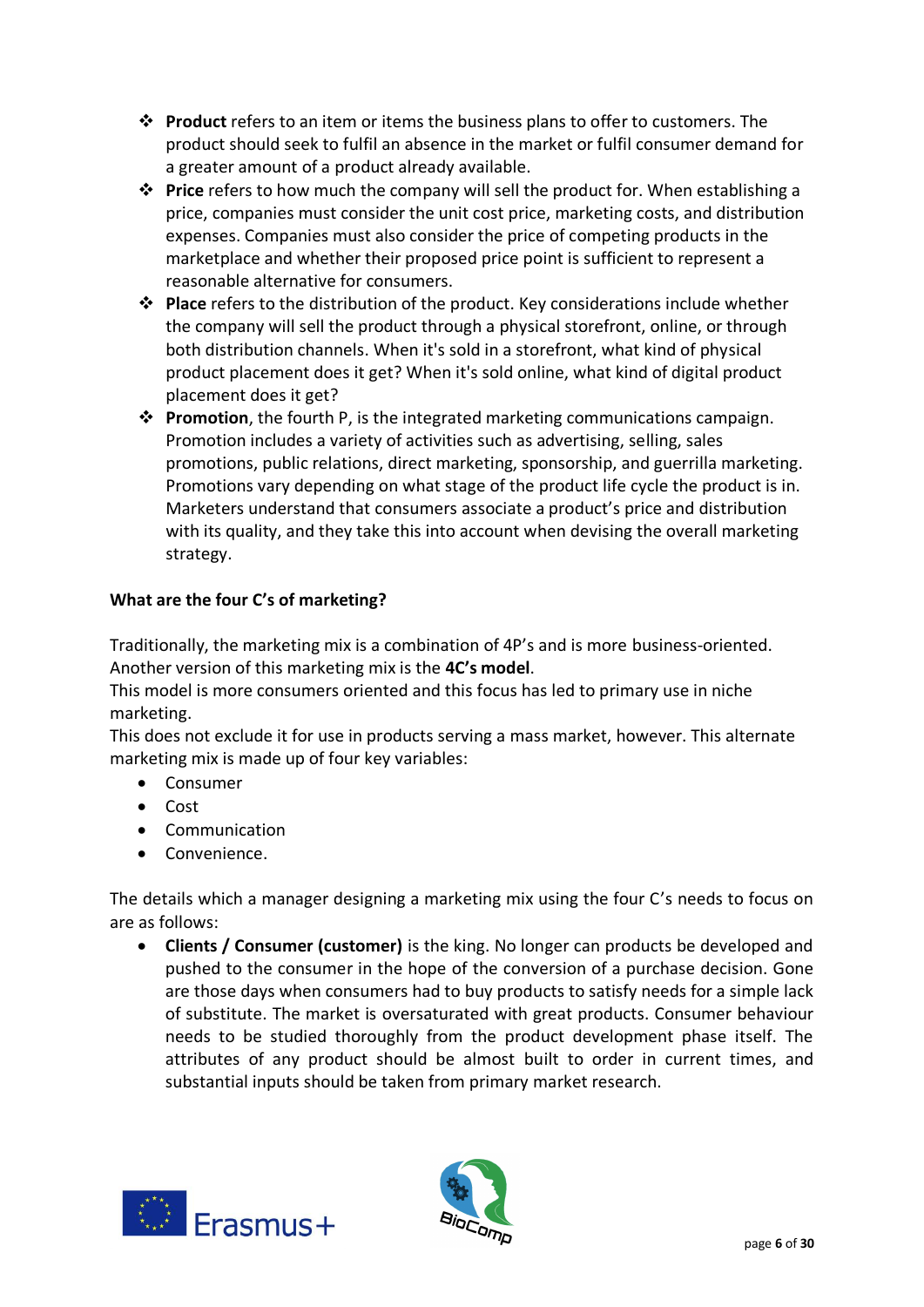- **Costs/Pricing** is crucial. The costs/pricing strategies undertaken by any product development company should keep the perceived value of the product, to the consumer, in mind while deciding a pricing strategy. Efforts should be made to estimate a customer's tradeoffs among multiple attributes in a product to arrive at the perceived total value while pricing a multi-attribute product.
- **Communication (and Promotion)** is crucial. As opposed to the initial focus of brand promotion, communication of the brand personally so as creating brand awareness and brand cognition is extremely crucial for a sustainable pull strategy. Every brand is perceived to have a personality. Communicating the same using proper communication channels becomes crucial for the success of any marketing campaign.
- **Convenience** of the service delivery or product purchase location is crucial. The place utility often is a differentiating factor in the success stories of many a promising product. It becomes extremely important especially if the product purchase is a low engagement decidecision-makingcess, like that of the purchase of day-to-day products. <sup>2</sup>



# **How is the interaction of the 4 P's and 4 C's?**

Source: Difference between 4C and 4P Marketing Mix. (https://www.consuunt.com/4c-marketing-model/)

As you can see, the traditional 4P Marketing Mix uses the Business perspective, while the 4Cs are more focused on the Customer Experience.

No matter if you are a small business or a Large Company: Your success depends on how "satisfied" your Clients are. Always.

The 4 four P's and the four C's methods are **Business and Customer-oriented Marketing Tool** that highlights 8 important factors to focus on when designing, developing or analyzing a Marketing Strategy.

 $2$  Dr. Kar: 4 Cs of Marketing  $-$  The Marketing Mix



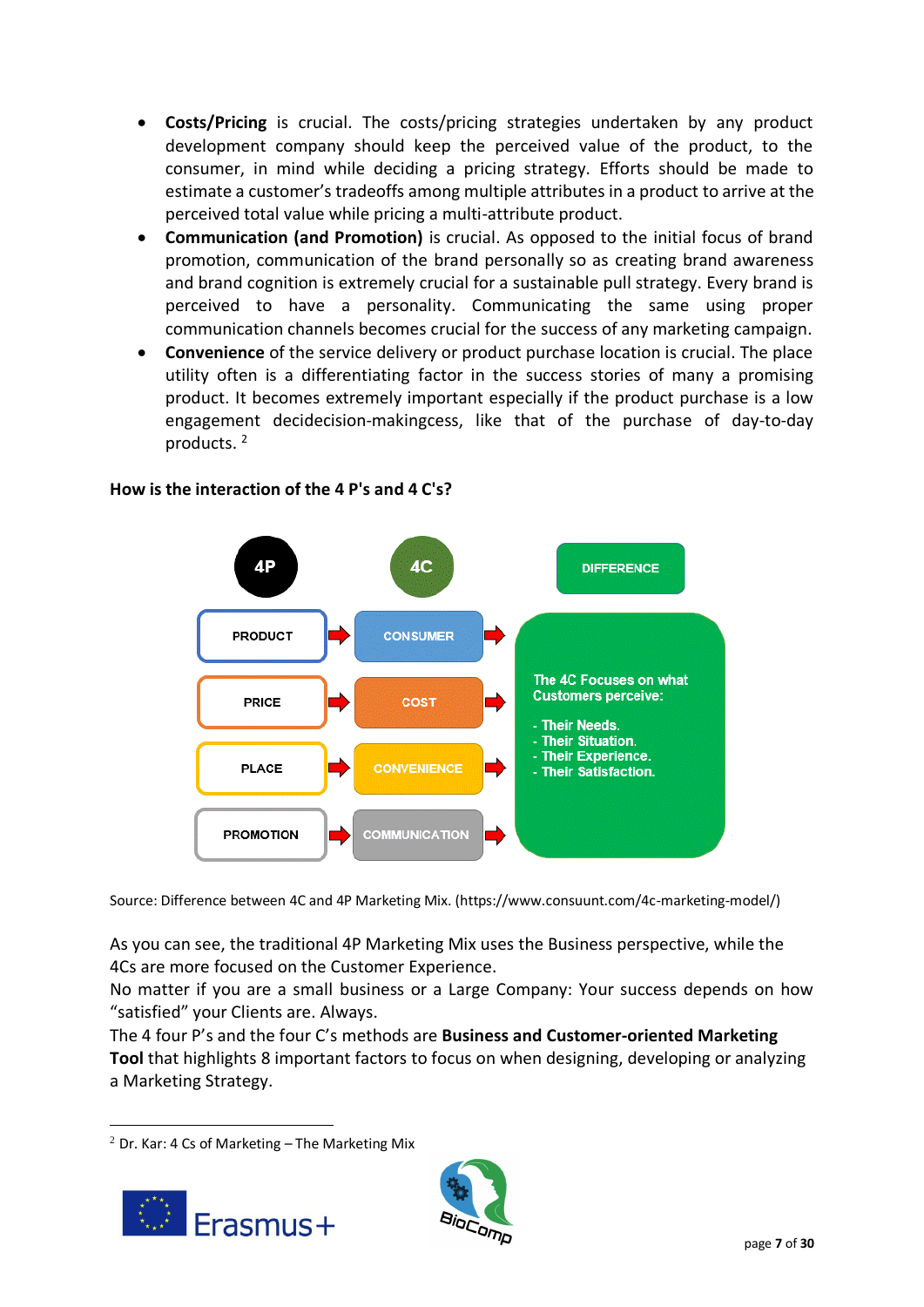## **Exercise for the classroom**

## **Task:**

The 4 four P's and the four C's methods are Business and Customer-oriented Marketing Tools that highlights 8 important factors to focus on when designing, developing or analyzing a Marketing Strategy.

Now you are asked to work out the 4 C's using an example:

# **The AirPods**

How is it possible to succeed in a sector as exploited as that of headphones?



Let's study their 4 C's!

| Consumer      | What people need?                   |
|---------------|-------------------------------------|
| Cost          | Situation for the shopping decision |
| Communication | Influence of marketing / brand      |
| Convenience   | statisfaction                       |

*Answers (possibilities) for teachers:*

| Consumer:      | People need Bluetooth earbuds, with low weight, good handling, and<br>cool design; with no cable joining them together, with a small design                                           |
|----------------|---------------------------------------------------------------------------------------------------------------------------------------------------------------------------------------|
| Costs:         | acceptable price follows the philosophy of the company, luxurious<br>Pricing strategy: expensive and yet "affordable" They want to be<br>regarded as a luxurious but affordable brand |
| Communication: | from the company - short, discrete but effective                                                                                                                                      |
| Convenience:   | It is almost a technical Convenience; functional and lightweight<br>Bluetooth headphones for hours. Technically speaking, they were the<br>best option                                |



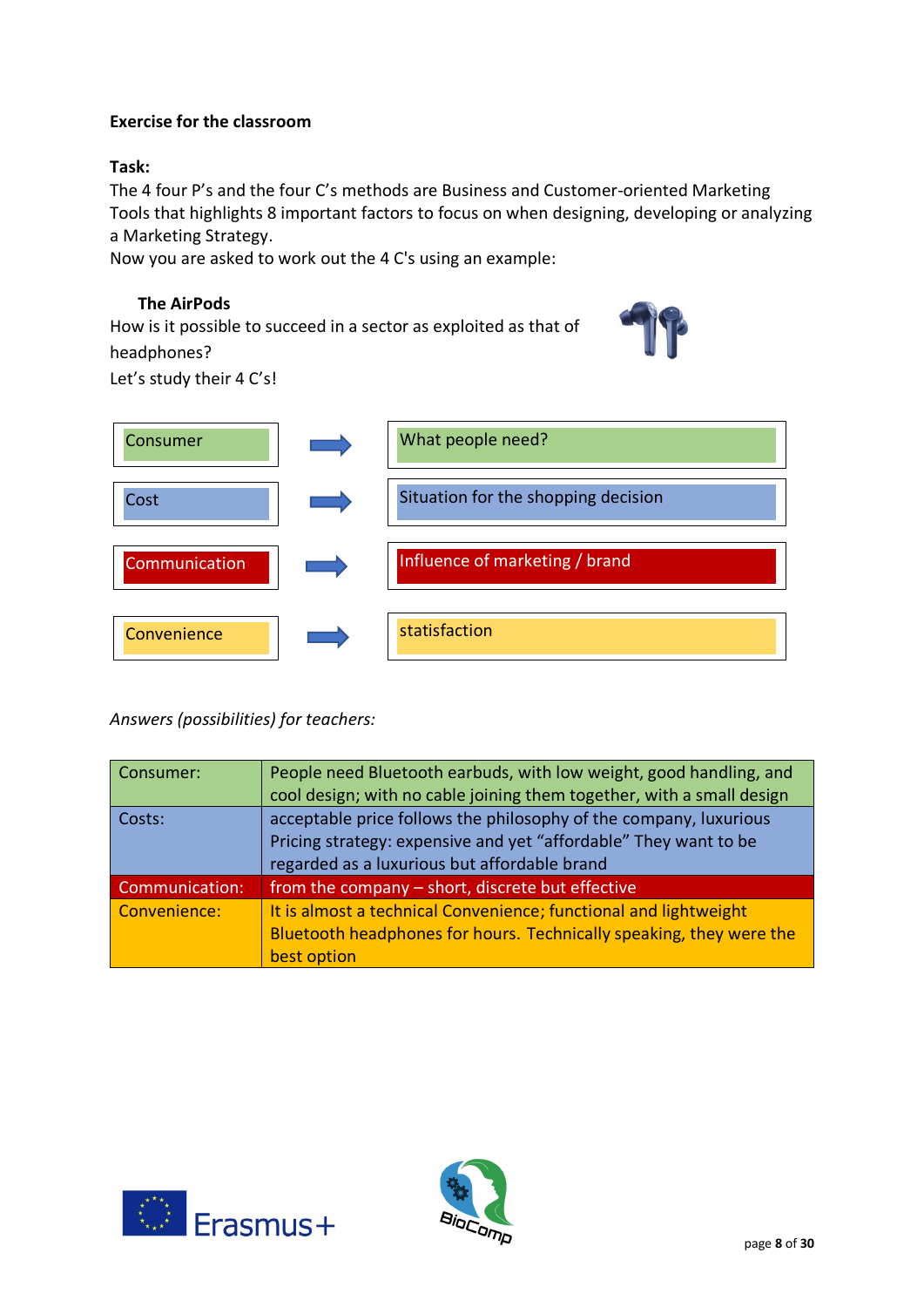## **Types of marketing**

Where your marketing campaigns live depends entirely on where your customers spend their time. It's up to you to conduct market research that determines which types of marketing and which mix of tools within each type - are best for building your brand. Here are several types of marketing that are relevant today, some of which have stood the test of time:

❖ Internet marketing:

Inspired by an Excedrin product campaign that took place online, the very idea of having a presence on the internet for business reasons is a type of marketing in and of itself.

- ❖ Search engine optimization: Abbreviated "SEO," this is the process of optimising the content on a website so that it appears in search engine results. It's used by marketers to attract people who perform searches that imply they're interested in learning about a particular industry.
- ❖ Blog marketing: Blogs are no longer exclusive to the individual writer. Brands now publish blogs to write about their industry and nurture the interest of potential customers who browse the internet for information.
- ❖ Social media marketing:

Businesses can use Facebook, Instagram, Twitter, LinkedIn, and similar social networks to create impressions on their audience over time.

❖ Print marketing:

As newspapers and magazines get better at understanding who subscribes to their print material, businesses continue to sponsor articles, photography, and similar content in the publications their customers are reading.

❖ Search engine marketing:

This type of marketing is a bit different from SEO, which is described above. Businesses can now pay a search engine to place links on pages of its index that get high exposure to their audience. (It's a concept called "pay-per-click" -- I'll show you an example of this in the next section).

❖ Video marketing: While there were once just commercials, marketers now put money into creating and publishing all kinds of videos that entertain and educate their core customers.



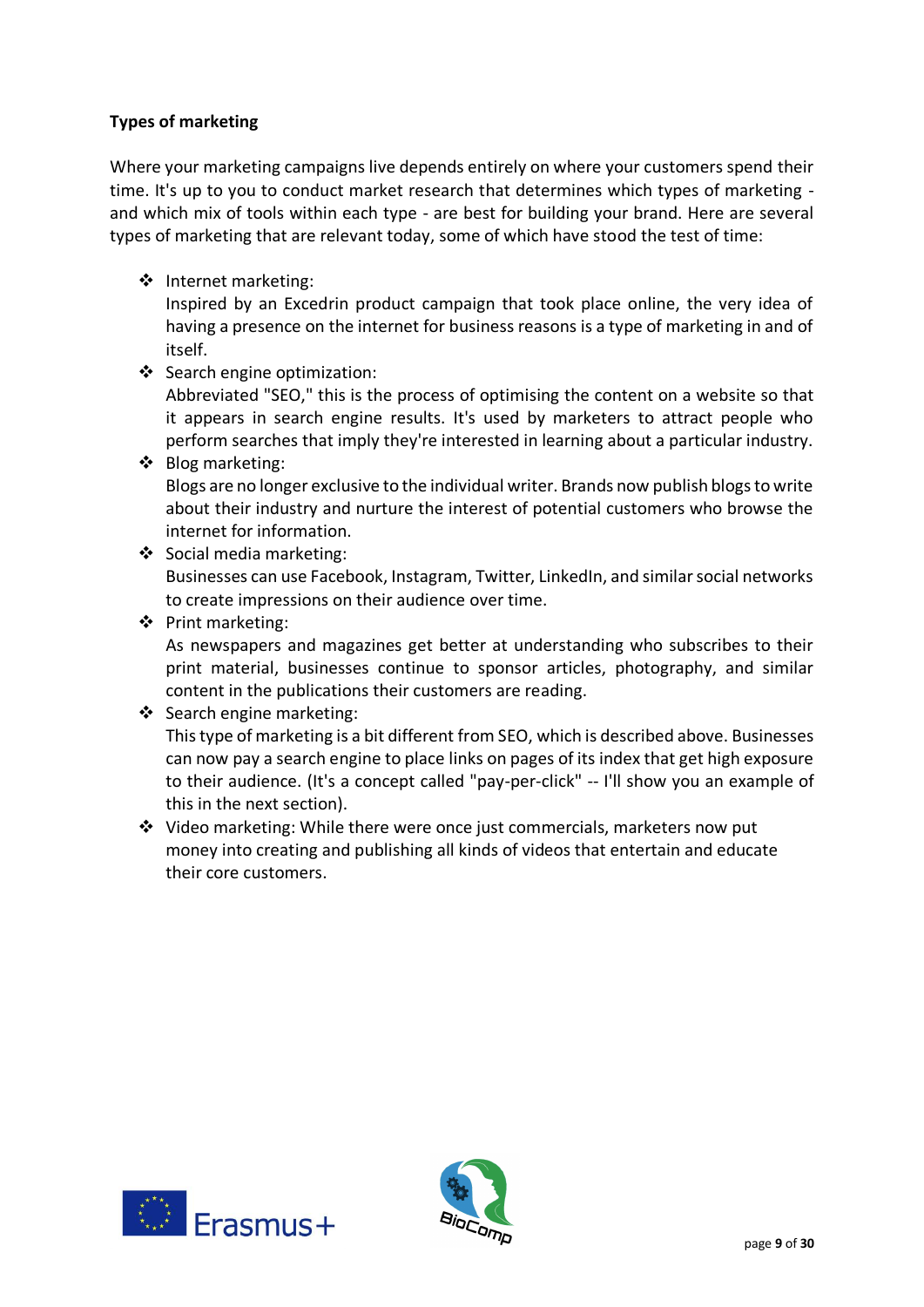# 2. The process of creating a marketing plan

A marketing plan is an operational document that outlines an advertising strategy that an organization will implement to generate leads and reach its target market. It details the strategy that a company will use to market its products to customers. The plan identifies the target market, the value proposition of the brand or the product, the campaigns to be initiated, and the metrics to be used to assess the effectiveness of marketing initiatives.



#### **Steps in creating a marketing plan**

Five steps can be recognized to create a marketing plan:

- 1. Strategic Analysis,
- 2. Definition of qualitative and quantitative objectives,
- 3. Selection of appropriate strategies to achieve these goals,
- 4. Budgeting the operational implementation of the marketing mix and
- 5. Assessment of this progress, the results and milestones.



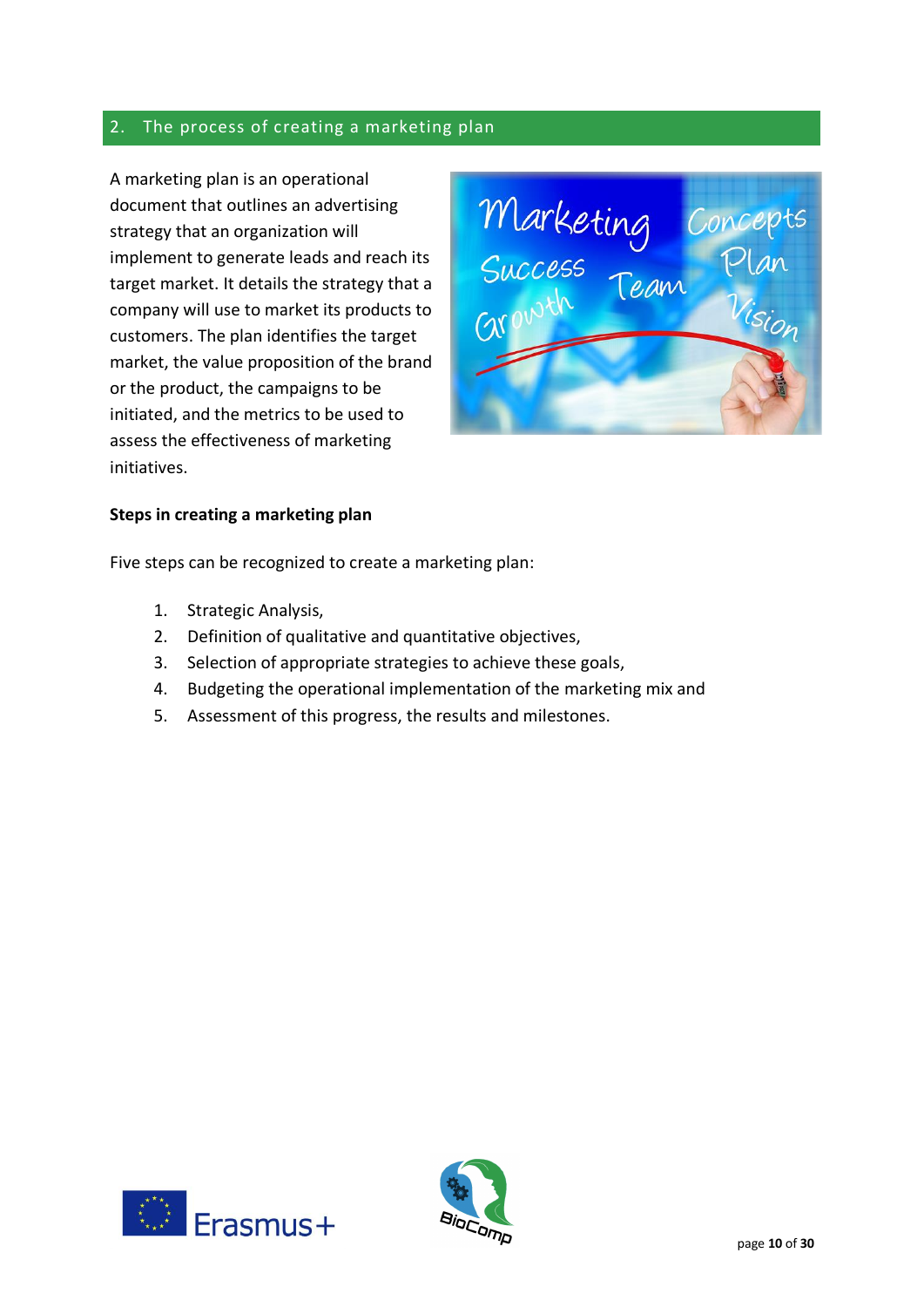The following scheme shows the different steps in creating a marketing plan.





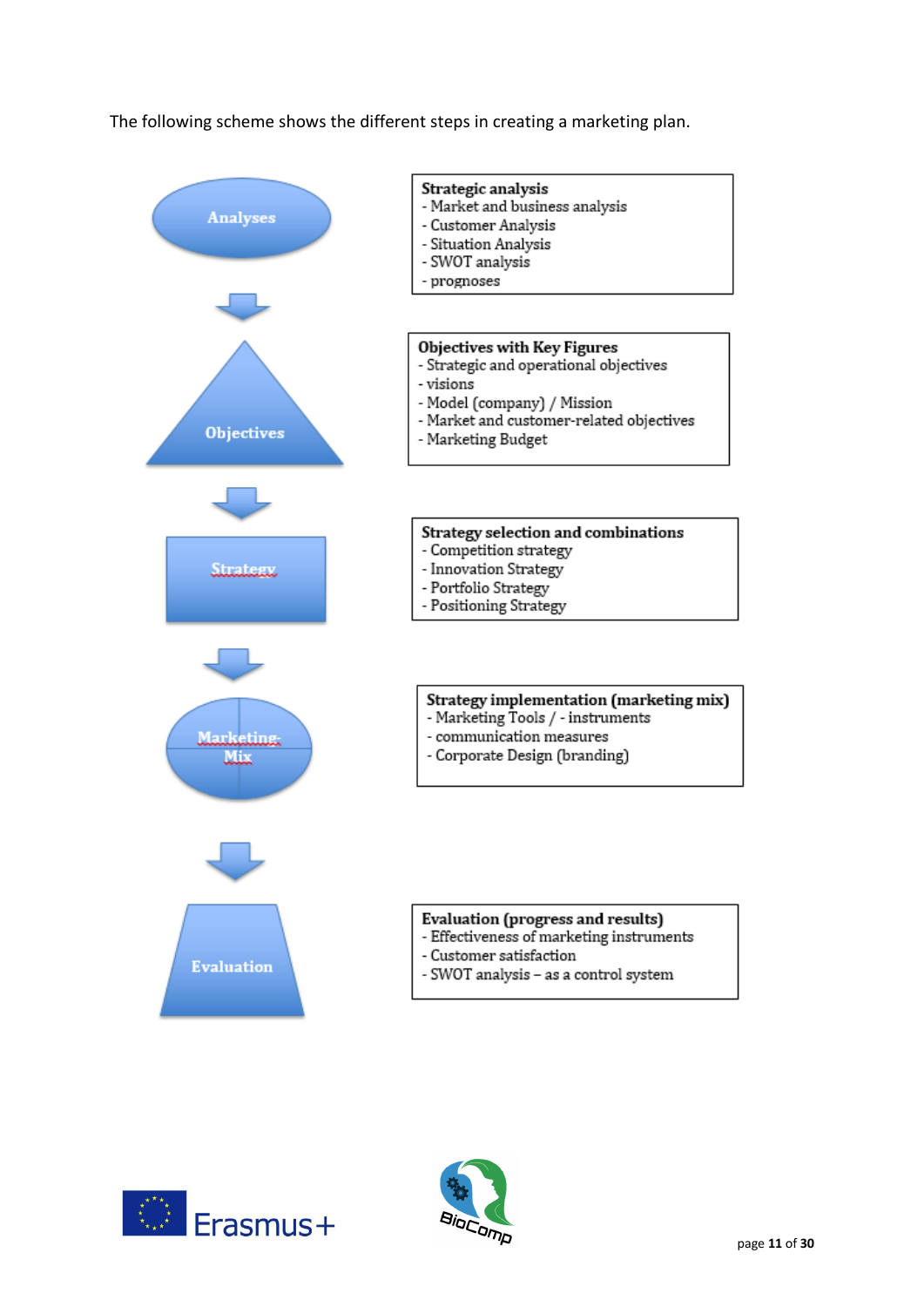The marketing plan usually starts with a summary ("Executive Summary") of these five elements. These are explained in more detail.

# **Objective**

Objectives are related to specific aspects of the business, such as revenue growth, market share or return (financial targets). These indicators are called lagging indicators. The problem is that, if the sales already sink, countermeasures are hardly possible, and usually require large human and financial effort. It shows that the current turnover is the result of decisions (or omissions) which are taken three to five years ago. In other words: A strategical failure is difficult to repair. That explains why in recent years the emphasis shifted to measurable indicators.

Examples of such indicators are customer satisfaction, innovation, customer orientation of the organization, commitment and employee satisfaction; attracting new customers or image of the company (market and customer-related goals).

When setting targets, the so-called **SMART principle** is particularly important: **S** stands for specific, **M** for measurable, **A** for acceptable, **R** for realistic and **T** for time-bound. Objectives should be so formulated specific, measurable, achievable, ambitious and time-based. Consequently, the marketing plan contains short- and long-term as well as qualitative and quantitative targets. All targets must be fully compatible and must not contradict possible.

## **Choice of strategy**

A strategy can be defined as a set of appropriate measures, to go from A (current state) to B (target state), to achieve the formulated objectives. Strategies can be divided into four groups: competition, positioning, portfolio and innovation strategies.

*Competitive strategies* answer the question: How can those who are responsible for the marketing plan, achieve a competitive advantage? A distinction is made by Robert S. Kaplan and David Norton in three main sources of competitive advantage: superior (attractive) products, superior (efficient) processes or superior customer relationships (loyalty and trust). According to the model of Michael Porter, you can get a competitive advantage by focusing on quality and service (differentiation), price advantage (cost leadership) or by specializing in market niches.

*Positioning strategy*: A company describes its strategy to achieve a high perception of the target clients and their products are highly appreciated and bought.



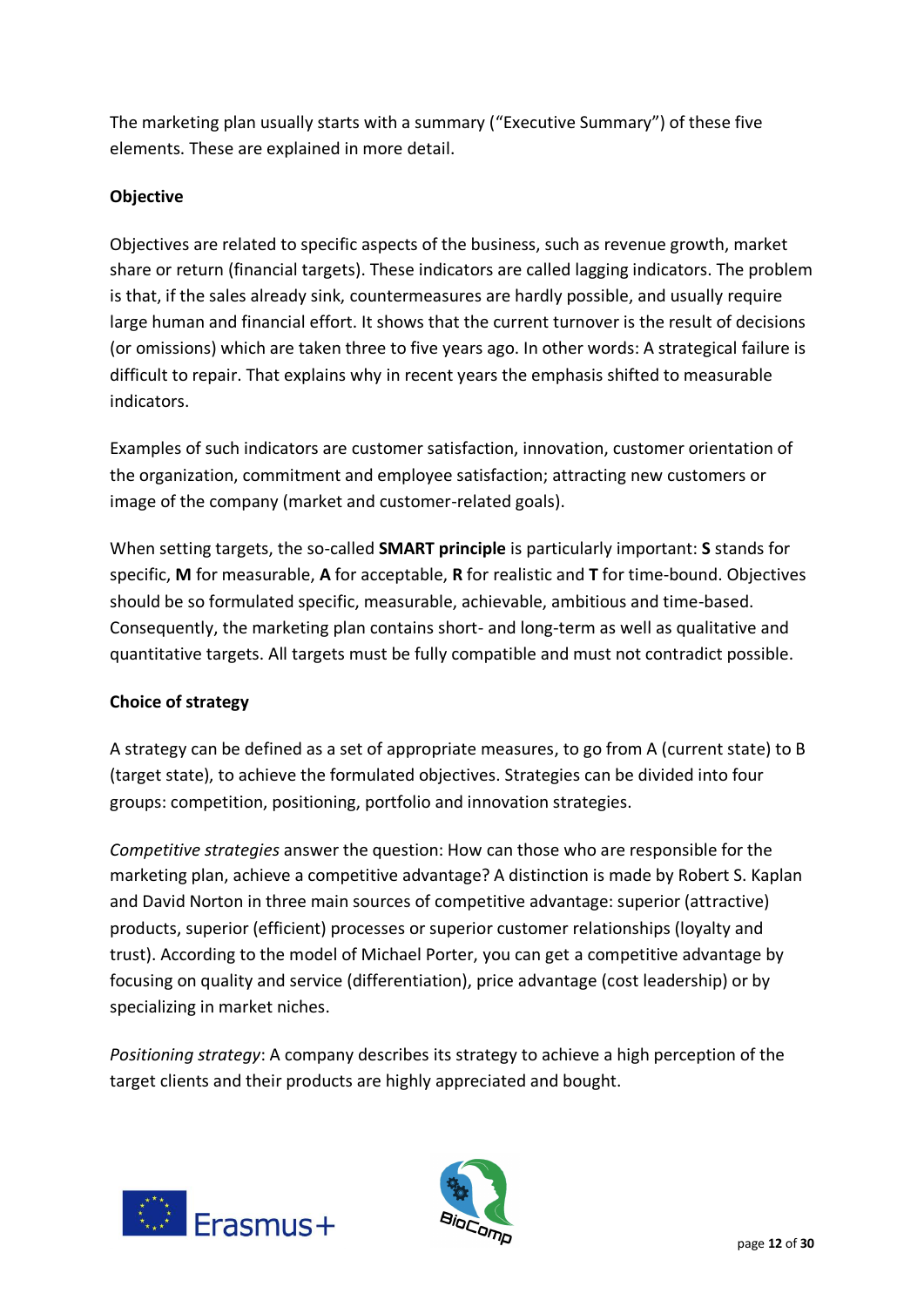*Portfolio strategies* (portfolio analysis) help in planning the product range so that the company has as many high-yield products on growing, attractive markets.

# **Strategy implementation with the marketing mix**

The strategy generally requires extensive human and financial resources. These are planned as part of the marketing budget. It deals with the central question of how one should split the marketing budget to the marketing instruments and what contribution to make these instruments (product-, price-, communication- and distribution policy) for the efficient achievement of objectives.

The marketing plan must therefore determine which communication tool (e.g. advertising, personal selling, public relations, sales promotion and direct marketing) are in what combination best suited. Accordingly, the financial resources are planned.

## **Success control**

The marketing plan ends with the evaluation (progress and economy), especially in three areas:

- Firstly, it must be regularly examined to what extent the marketing instruments contribute to the expected achievement of the objectives. It is the only way to take corrective action.
- Secondly, successful monitoring of the persons who have implemented the marketing plan. This shows their contribution to the success of the marketing plan. The same for the personal skills of the involved professionals and managers. These can be developed and used effectively according to their strengths.
- In the third area are indicators of the profitability of products, markets, segments, customers, distribution channels etc. A definition of these indicators makes it possible to have early improvements. It makes it important for the corporate management).

How you describe, you develop a Marketing plan it is detailed written in chapter "Marketing Plan, step by step".

## *More information:*

- See chapter 4: Marketing plan step by step
- Marketing Strategy Plan Editable PowerPoint <https://www.youtube.com/watch?v=q5CnCvcCVWI>
- How to write a marketing plan? step by step guide + templates <https://www.youtube.com/watch?v=qYH0EqPqWfs>



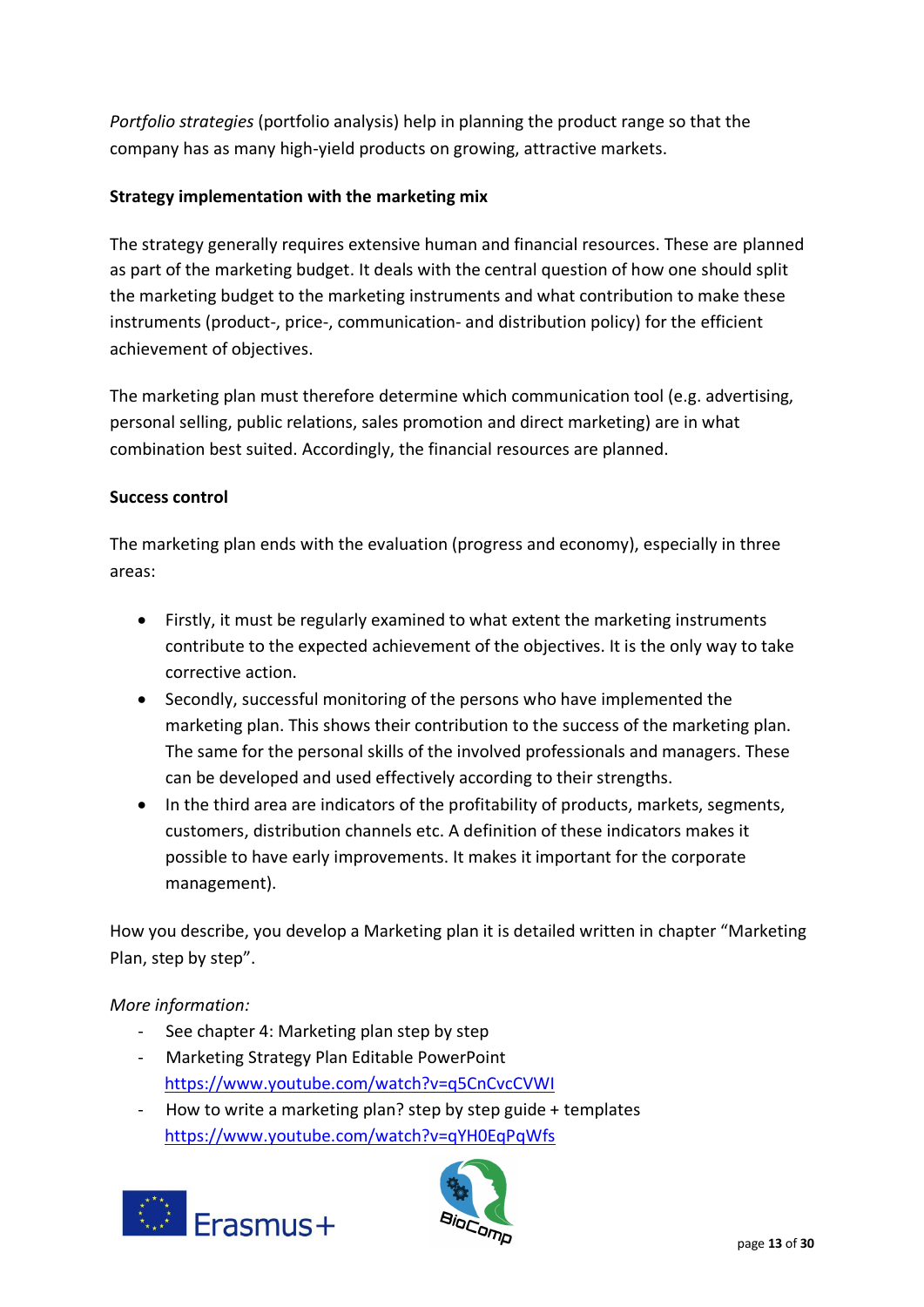# 3. Marketing tools

This image shows the different stages of a Marketing Plan. This plan follows the stages in the Business Plan. See also module 2.



Source: slideshare.net

Marketing plays an essential role in these developments and is necessary to promote the described strategy. Examples of tools for this promotion are:

- 1. Network active association of companies
- 2. Company Mission Statement / Logo
- 3. Print Media
- 4. Social Media Facebook, Instagram, Website
- 5. Business exhibition



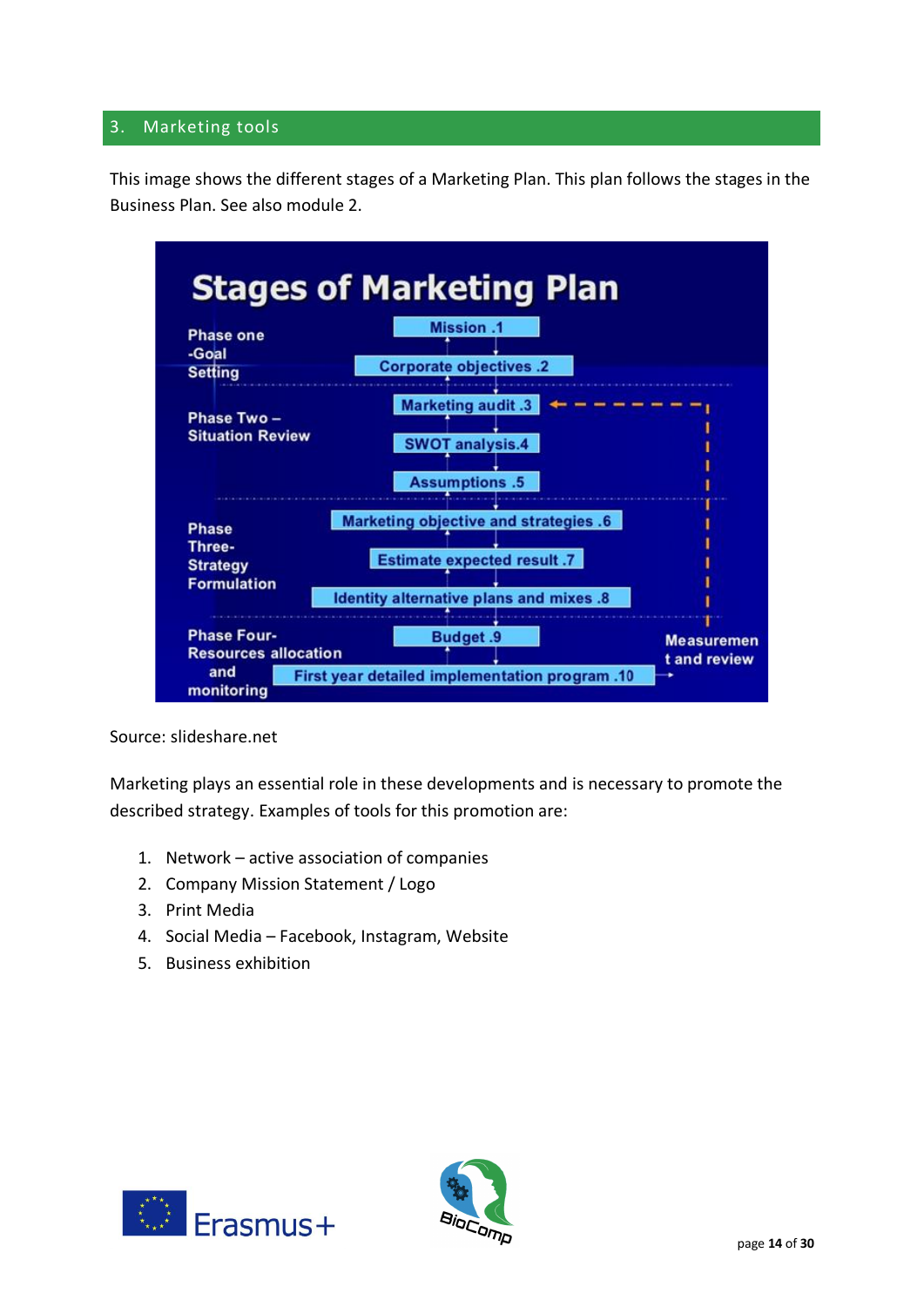## **Network**

Cooperation with other entrepreneurs is important, in particular in the circular economy.

A network of active managers and entrepreneurs - for example, a company association - is committed to creating a professional culture of the companies in the region. It organizes an exchange of experiences and promotes cooperation. The network is a spokesman for the managers and employees to politicians and the public and represents the interests of managers and their businesses as well as the needs of the branch.

On a smaller scale, farmers/entrepreneurs can create experts clubs, where they meet and discuss questions and answers.

An effective website in combination with social media (fi. Facebook) – creates a platform for communication and information of managers, politicians and consumers.

## **Company Mission Statement**

A Company Mission Statement is a written statement of an organisation on its self-image and its basic principles. It formulates the objective to be achieved as a realistic ideal picture. A Company Mission Statement is to provide orientation. This Mission should make it clear what an organization is. It is a base for the corporate identity of an organisation.

A mission statement describes the mission and vision of an organization and the aimed organizational culture. It is part of the management and is the framework for strategies, objectives and operational actions

The key question of every company and every organization is: "What must we do to fulfil our fundamental task, to be successful."

Mainly related this to the four themes:

An organization or group of organizations has to develop common answers to these questions if they want to take an agreed role in society. The mission then represents the summary of these answers that can be made available to the general public.



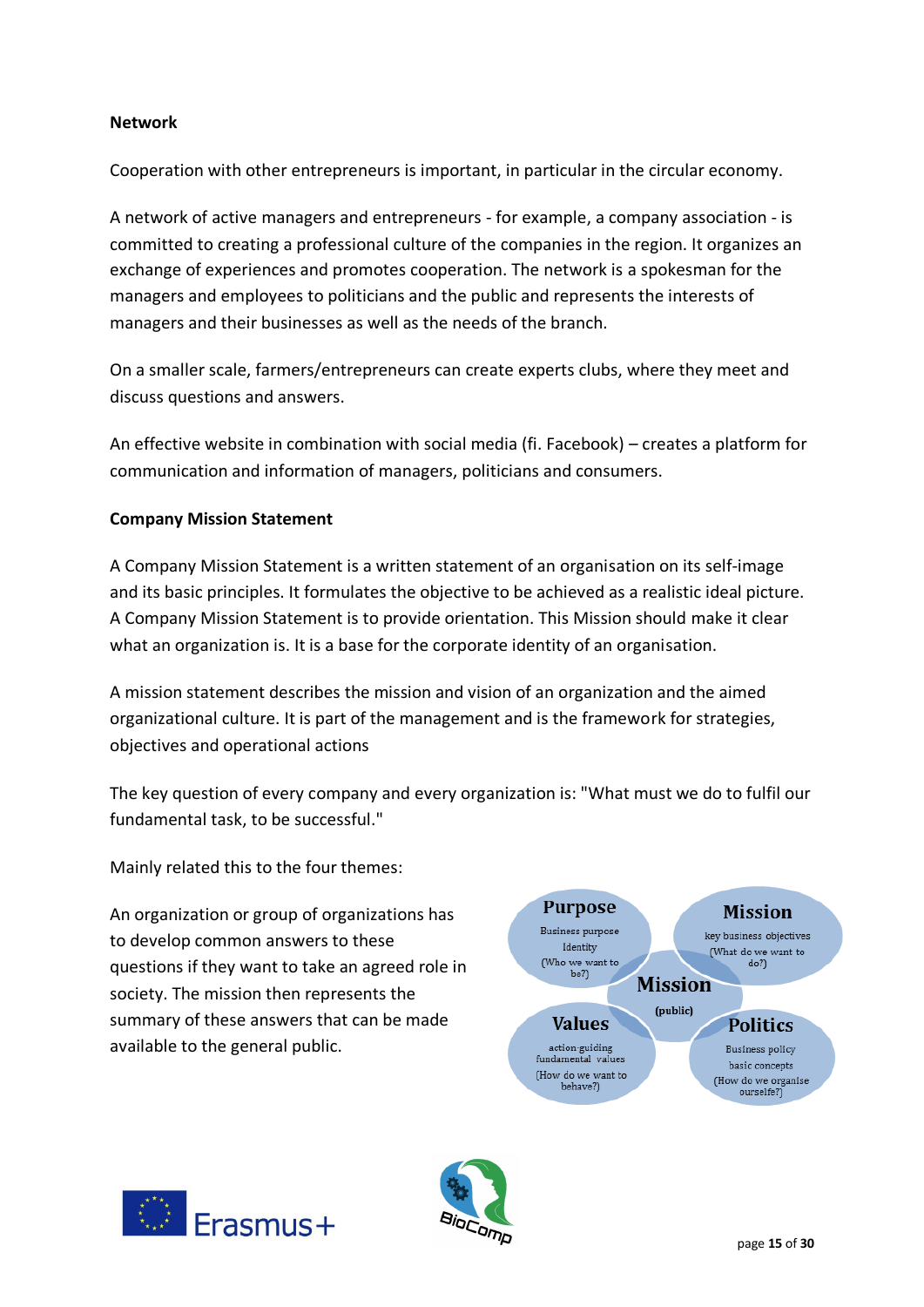A mission statement contains all the relevant statements of the new company. It provides the combination of self-growth, philosophy (social and human image, norms and values) and the proposed developments, representing the quantitative and qualitative targets.

## **Logo**

A logo is a graphic symbol, which represents a particular subject -. For example, a company, an organization, individuals or a product. It may be designed as a pure image brand, wordmark or word-picture-brand and is the essential component of the visual appearance (corporate design) and support the identity (corporate identity) of the copyright holder. To design a good logo, 5 principles have to be respected:

## Comprehensibility

The logo can underline the importance of the name or refer to the business activity. This can be done by a graphic symbol or selecting an appropriate scripture. If a company name or a brand name is combined with a graphic character (Icon), one speaks of a word-picturebrand.

## Uniqueness

A logo "transports" the company's image. If it is already occupied by other associations, then it is more difficult to establish an identity or a company profile. In that situation, there is a risk to be overlooked or confused. From inadequate distinctiveness, even legal problems may arise.

## Memorability

Here the formula KISS is important: "Keep It Short (and) Simple" (mutatis mutandis: "consider it short and simple") - which is simple, easy to remember. Successful corporate brands as Audi, Opel, VW, Nike or Apple are so simple that they can trace many consumers hearts.

#### Reproducibility

Colourful logos are technically no problem, but there are exceptions. It needs to be clearly visible, especially on products, as well as fax, as a stamp, from a distance, embroidered on a t-shirt or another promotional product. The logo is the sign for a company and not just a colourful illustration. Good logos meet the highest demands and are more or less clearly identifiable and readable in a width of 20 millimetres. Before a logo has realized all these requirements, it asks for many compromises, such as the use of abbreviations and reduction to an optimum. The creators of the popular and much-quoted saying "less is more" applies here quite accurately to that.



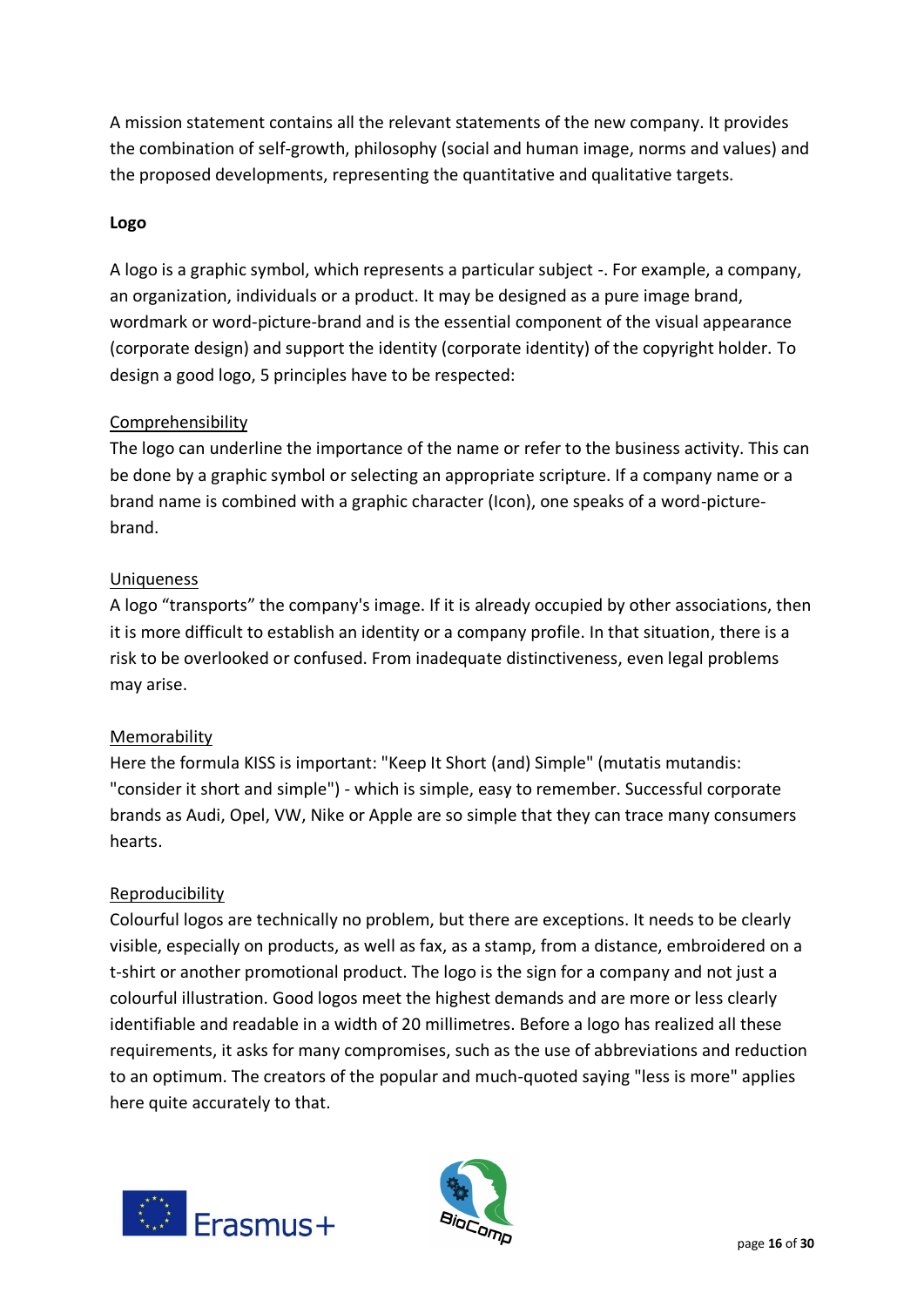# Requirements

A logo contains major elements and minor elements. Main elements are the company name and the service offered or the product being offered. Optionally dispensable addition elements are graphic elements, a slogan or an identity statement.

## **Print media**

Print media is the collective term for all printed on paper media. Examples are newspapers, magazines, books and other printed matter, such as inserts, catalogues, brochures and advertising papers. But also, magazines, newspapers, books, catalogues, maps and plans, as well as postcards, calendars, posters, leaflets, pamphlets, posters, etc.

Unlike the printed products, the new media will be provided, which today are mainly present in the digitized form, for example, CD-ROMs, DVDs, digital books ("E-Book") or web publications.

## **Social Media Marketing (SMM)**

Social media marketing is a form of online marketing that uses social media for its own needs. There are many ways to use social media in companies in a meaningful way. Not only in marketing or corporate communications can a wide variety of objectives be pursued, for example:

- ❖ Maintaining your image
- ❖ Increase awareness
- ❖ Exchange of information
- ❖ Generate traffic for your own company website or blog
- ❖ Recruitment of personnel.

## **In 8 easy steps to a social media marketing strategy**

Without a social media marketing strategy, it doesn't work. Companies that want to position themselves with customers and target groups in social media should know where their social media journey is leading.

A social media marketing strategy is the summary of all your plans and objectives for and in social media.

It guides your activities and informs you about successes and failures.





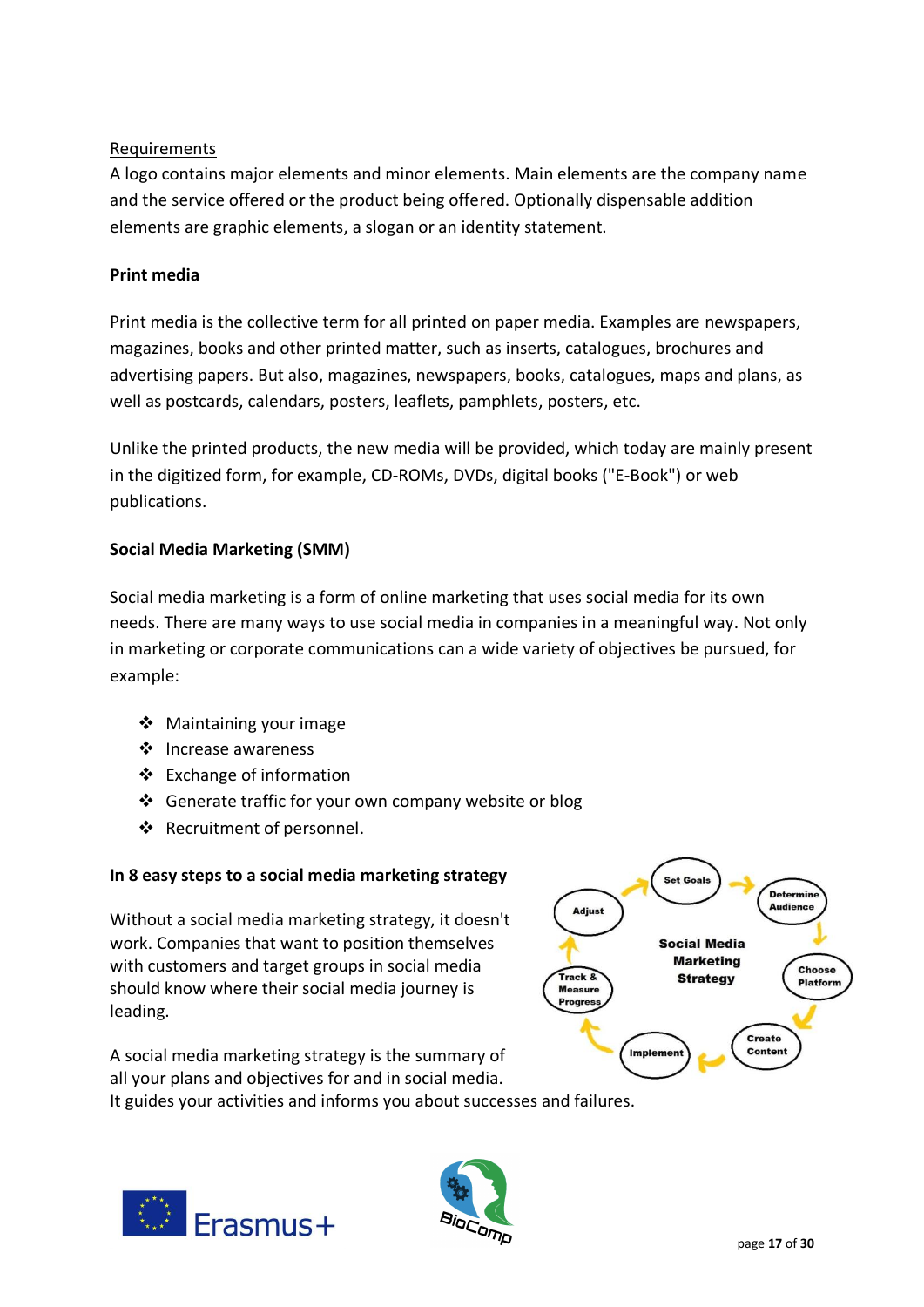**Step 1**: Define social media goals that are aligned with business objectives

- Set yourself S.M.A.R.T. goals Each of your goals should be aligned with the S.M.A.R.T. framework: Specific - Measurable (measurable) - Attainable (feasible) - Relevant - Time based (terminated)
- Track meaningful key figures Be inspired by these 19 truly meaningful social media

## **Step 2**: Research target groups in-depth

- Develop target group personas This comprehensible guide provides guidance for the development of target groups/target customers personally.

**Step 3**: Competition searches

- Carry out a competitive analysis

With the help of competition analysis, you determine who your competitors are and what they do well (and not so well). This will give you a good feeling about the expectations in your industry. And that helps you to set your own social media goals.

**Step 4**: Implement a social media audit

- If you are already active in social media, take a step back and see what you have achieved. Ask yourself the following questions: What works? What does not work? Who is connecting with you on social media? Which social media networks does your target group use? How does your social media presence compare with that of your competitors?
	- A guide and template for a social media audit are developed that will guide you through the process step by step in a simple way.

Competitive analysis [https://blog.hootsuite.com/competitive-analysis-on-social](https://blog.hootsuite.com/competitive-analysis-on-social-media/)[media/](https://blog.hootsuite.com/competitive-analysis-on-social-media/) Guide[: https://blog.hootsuite.com/social-media-audit-template/](https://blog.hootsuite.com/social-media-audit-template/)

**Step 5**: Create accounts and optimise existing profiles

- Determine which networks you want to use (and how) Tip: develop a mission statement for each network. These explanations in one sentence will help you to focus on a very specific goal.
- Set up your accounts



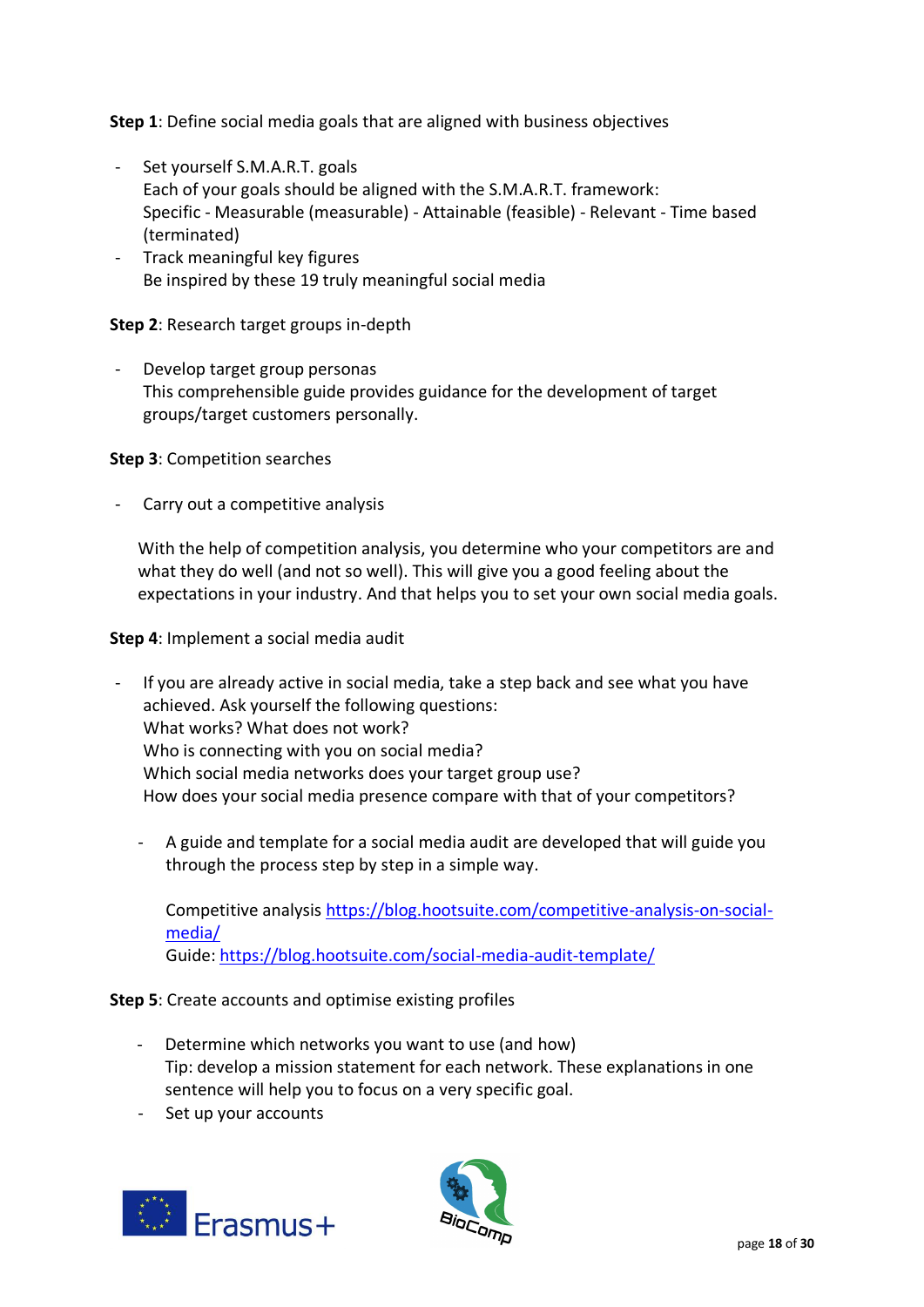Tip: Use high-quality images that correspond to the formats recommended for each network.

#### **Step 6**: Finding inspiration

- Even if your brand should be distinctive and unique, you can still be inspired by other companies with a convincing social media presence.

**Step 7**: Develop a social media content calendar

- Your social media content calendar should also include the amount of time spent interacting with your target group (and leave some room for spontaneous engagement). Social Media-Content-Calendar: [https://blog.hootsuite.com/how-to-create-a-social](https://blog.hootsuite.com/how-to-create-a-social-media-content-calendar/)[media-content-calendar/](https://blog.hootsuite.com/how-to-create-a-social-media-content-calendar/)

#### **Step 8**: Test, evaluate and adapt the strategy

- Consider your social media strategy as a living document that you regularly check for necessary modifications. Refer to it frequently. But don't be afraid to make changes where necessary to reflect new goals, tools or plans.

#### **Any further important steps**

Know your target audience

Once you have defined your objectives, it's time to identify the characteristics of your audience. Doing so is vital because it lets you know who you are directing your communications towards. Once that is understood, you'll be able to better select the content you'll publish because you'll have a specific reader profile in mind.

Note that in the Purchasing Process, different parties are involved: the decision-maker (who decides what to buy), the influencer (who influences the decision of the purchase), the buyer (who pays the price) and the user (who uses the product).

Once you have identified your target audience, you need to characterize it to make sure the information you share on social networks will generate added value to them (for example useful information, customer service, entertainment, etc.). Your goal is to position yourself in the minds of this audience so that they choose you when purchasing. Below is a list of the data that will help you characterize your target audience:

#### What You Need To Know **About Your Target Audience**

- Gender
- Age Range
- Level of Education
- Role at Home
- Socioeconomic Level
- -Lifestyle
- Value System
- Consumer behavior:
	- when they buy,
	- why they buy,
	- how much they buy.
- Perform a Social Media Audit to know your status on social networks



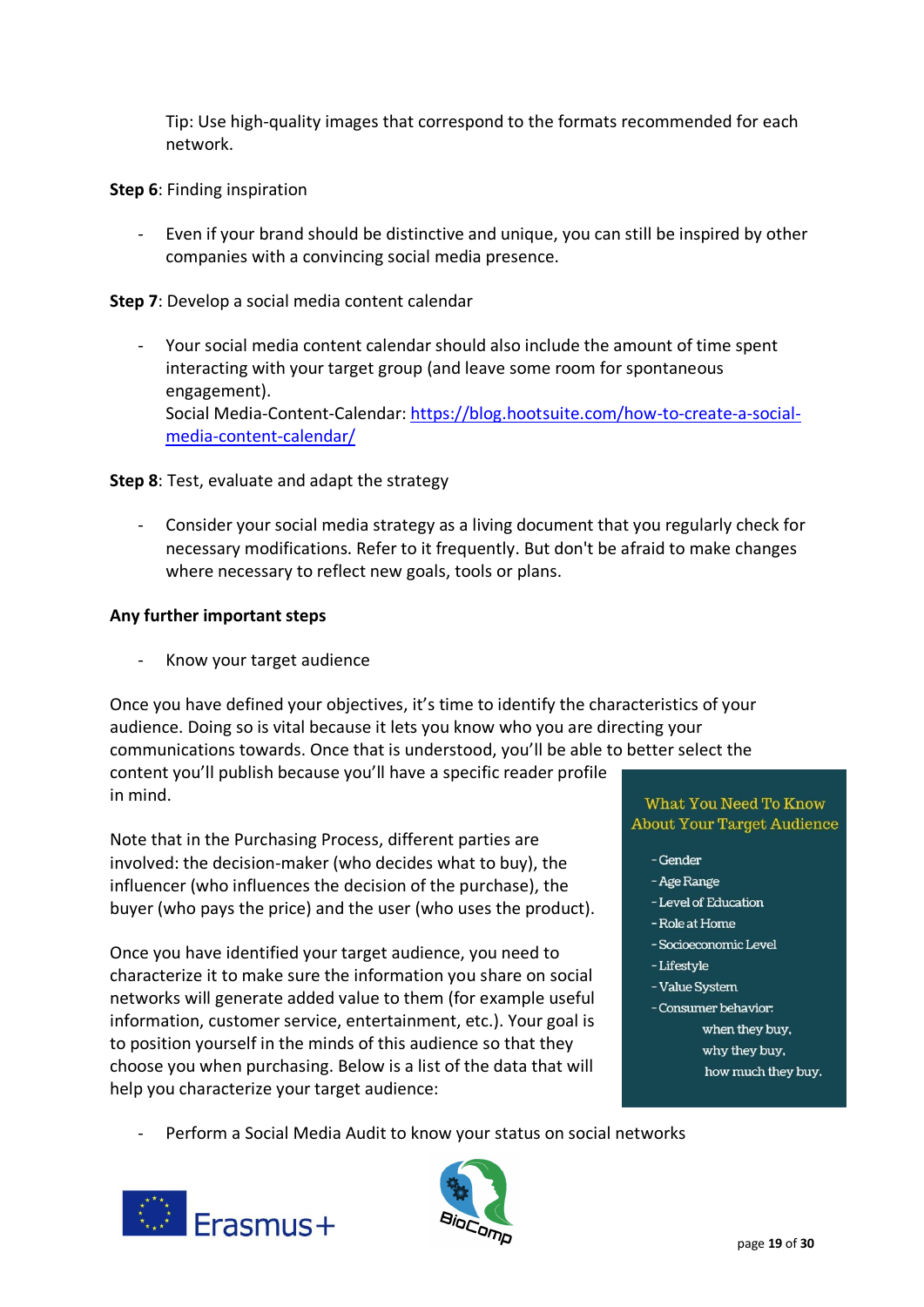Once you have defined the goal(s) you want to achieve with your Social Media Strategy and have identified your target audience, it's time to check out your brand's current status on social media. To do this, it's best to conduct an audit or control, which will help you know where you stand in the realm of Social Media Marketing.

To help you with this task, a template that will guide you through the process of Social Media Auditing with six simple steps. The steps are:

- Step 1: Enter your current social profiles into the spreadsheet.
- Step 2: Search for accounts that could be representing your brand.
- Step 3: Set a goal for each profile, making sure it aligns with your business objectives.
- Step 4: Check the authenticity of each of your accounts.
- Step 5: Optimize the Password Management.
- Step 6: Define a protocol for the future management of your social networks.

| Social<br>network | <b>URL</b> | Responsible<br>for Account | Optimized<br>password | The objective<br>for this<br>network | Administration<br>strategy |
|-------------------|------------|----------------------------|-----------------------|--------------------------------------|----------------------------|
| Facebook          |            |                            |                       |                                      |                            |
| (page)            |            |                            |                       |                                      |                            |
| Twitter           |            |                            |                       |                                      |                            |
| Google+           |            |                            |                       |                                      |                            |
| You Tube          |            |                            |                       |                                      |                            |
| Linkedin          |            |                            |                       |                                      |                            |
| Pinterest         |            |                            |                       |                                      |                            |
|                   |            |                            |                       |                                      |                            |

## Social Media Audit Template

- Choose the best channels to focus your proposals on

After defining the objectives that you will pursue with your Social Media Strategy and you know your status on social networks, it's time to determine the best networks for expanding the reach of your proposals.

To select the most appropriate network to foster the growth of your business, you must know and understand the style and characteristics of each social network. So, in this section we will review some of the characteristics of the most important ones:

• Facebook: on the one hand, this network is the most important today. It has reached more than one million active users per day. For that reason, your audience would likely be found among its members. On the other hand, this is one of the most comprehensive social networks on advertising services, as it allows you to segment the audience very effectively to maximize the effectiveness of your ads.



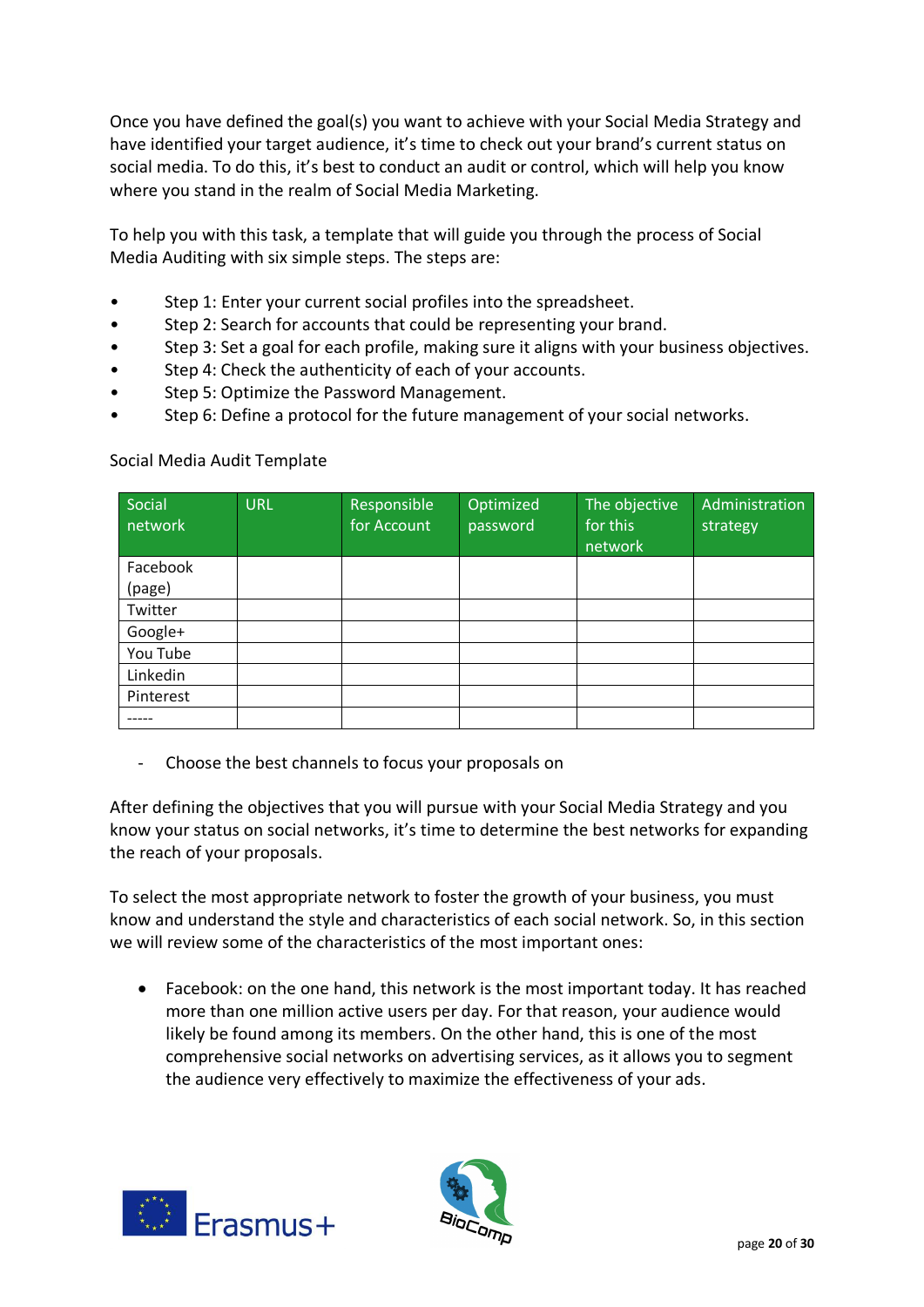Advice: You should include Facebook in your content distribution channels. You'll be able to reach your fans with your proposals, especially if your goals include Boosting Brand Recognition or Increasing Web Traffic.

• Twitter: As its slogan suggests, this social network is perfect for "joining the conversation". There are about 350.000 tweets posted every minute from different parts of the world. That means that it is extremely likely that your brand has already been named by a #hashtag (topics), or @mentions (username citations) in that incessant avalanche of real-time publications.

Because it's so dynamic, Twitter is perfect for Strengthening Customer Service. One way is to utilize hashtags associated with frequent consultations (try to be as specific as possible, for example, #bbenavigator), so you can easily find consultations. Similarly, I advise you to consult your private messages frequently to meet your customers' concerns.

• LinkedIn: This social network dedicated to the professional world, has 148 different industries represented by companies' pages, in which more than 1.3 million products and services are offered. In addition, LinkedIn has over 300 million users worldwide, of which 39 million are students and recent graduates. For all these reasons, this social network is perfect for positioning your brand in the industrial sector and finding qualified employees for your business.

In addition, LinkedIn is an ideal place for the development of commercial relations of B2B type, Business to Business.

- Pinterest: If your goal is to Increase your Sales, Pinterest is an excellent way to achieve this. As you can see in the picture below, its search engine is optimized to show users pictures of your products in high resolution that can be filtered by categories.
- Google+: the importance of including this network in your Social Media strategy has to do mainly with improving position your content. Since their developers are the same ones who develop the most widely used search engine worldwide (Google!), it's probably a good idea to spread your proposals through this channel as well. For example, if you can have a presence on G+, when people google your brand, they will see a special box with information about your business to the right of the search results.
- Generate content that brings added value to your audience

As we've been saying, adding value to your content is a key aspect of your Social Media Strategy, because this is what users look at when deciding to follow you or not. So, now that you know who you're directing your messages to, it's time to select the content you will share through your social networks.



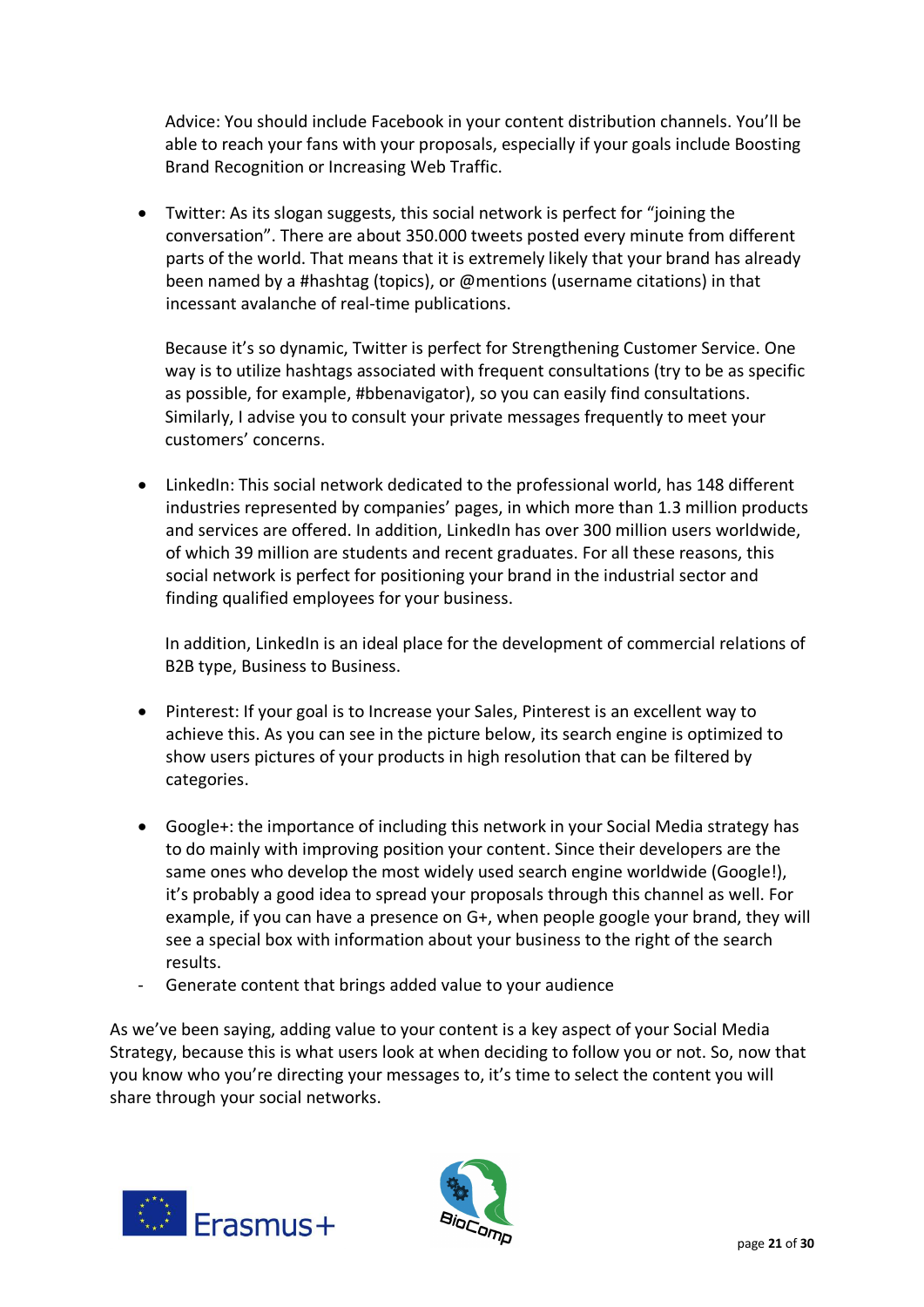At this point, I recommend tools for deciding on what topics you should talk about in your publications (beyond your regular promotional updates).

One tool is BuzzSumo an online search engine that lets you see what the most popular publications are in social networks and specific domains.

The other tool is Google Trends, a Google service that informs you about what the top searches performed by users are, and what topics are trendsetters.

Microsoft team and Zoom are suitable for communication and direct online exchange, e.g. with your partners.



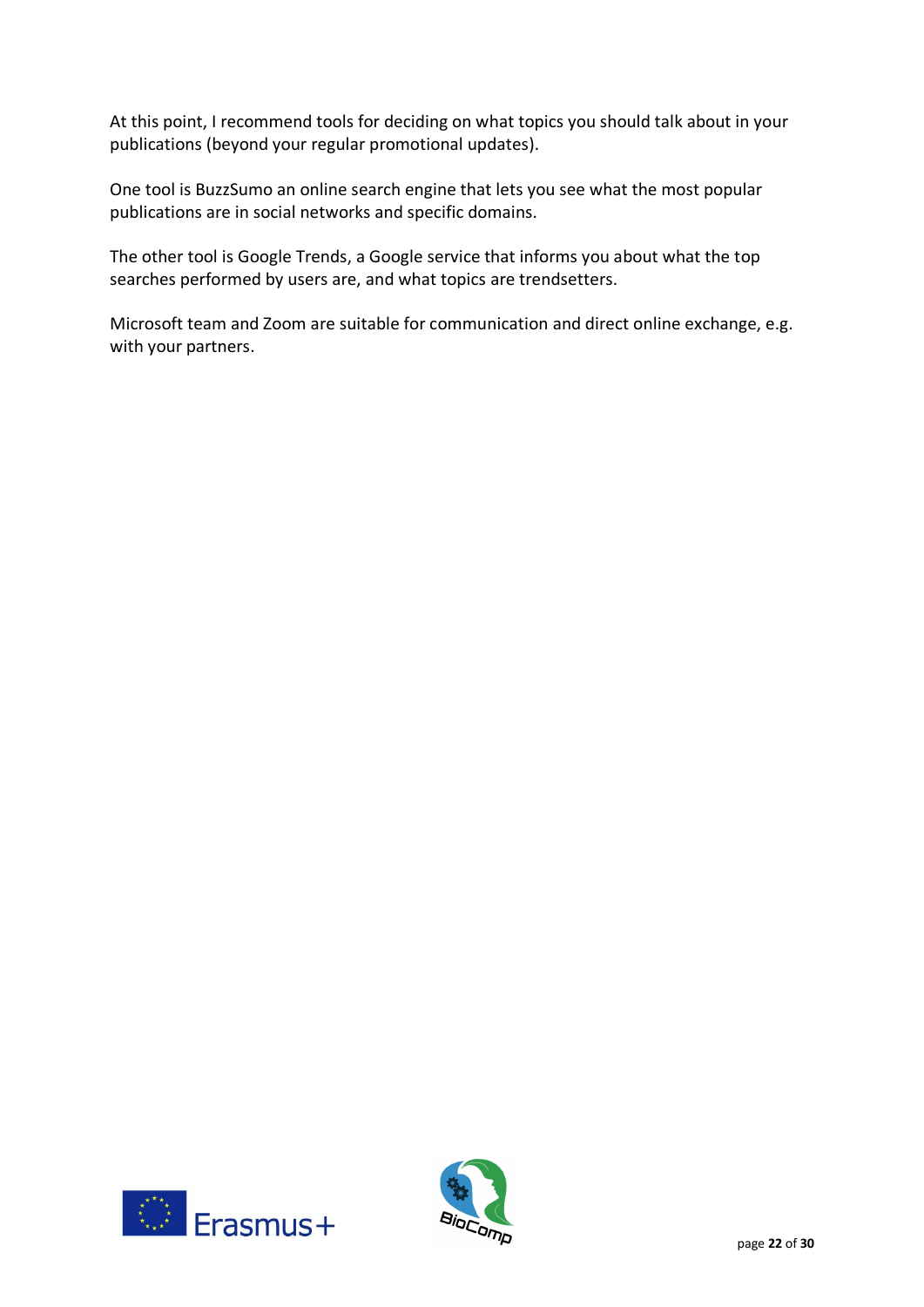# 4. Marketing plan step by step

The marketing plan is the basis for the success of any company - from micro-enterprises over SMEs to large enterprises. All measures of marketing, all paths and steps to develop successful companies are described in detail.



Almost every company depends on appropriate marketing measures. The more detailed and concrete these strategies are, the faster the desired success can be established. Especially for small and medium enterprises, a well thought marketing strategy is essential. Who takes such a step only sporadically, can quickly get into the offside, and the turnover remains a lower level than hoped. Therefore, it is worth the elaboration of a strategic marketing plan and brings to your measures and gives you a comprehensive overview of their effects.

Orient yourself in creating your personalized plan to the five following steps and work on every item in detail. Only the result is the basis for your business marketing plan.

## **Step 1: Strategic Analysis**

Strategy development is a very special issue. This sentence is important and should be emphasized: The advantages for the customer are the focus of all considerations!

At the beginning of each planning analyses of the current situation must be. This is concerned with the market, customers and competition mechanisms. Often marketing is equated with elaborate advertising that anyway no one can afford. The question "Will that help?", "What's in it for my company?" So many questions - because after all there is a danger, "put in the sand" a lot of money.



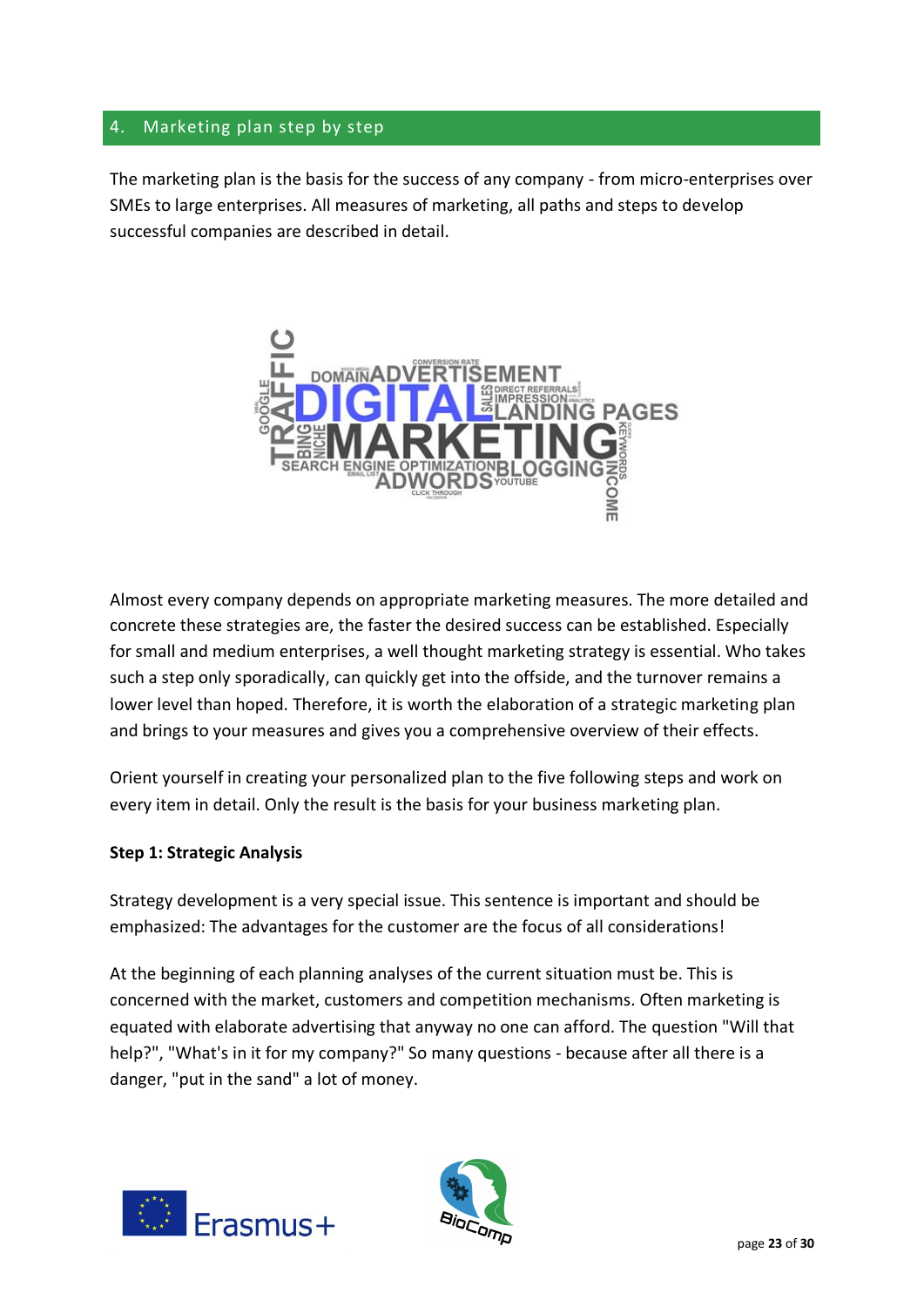This analysis gives you an overview of the potential of image, sales and revenue volumes to competitors' products and market developments.

Next, define your target market accurately and collect information about the market shares of other companies.

Also important is a SWOT analysis and competence analysis that gives you the strengths and weaknesses of competitors but also shows your own business.

The following questions you should ask yourself when strategizing:

- What advantages does your offer compare with your concurrence?
- What competencies are the benefits of your offer?
- What is the price/performance advantage of your offer?
- What benefits will the customer benefit achieve from your offer?
- What image do I want to reach?

## **Step 2: Define goals**

Have a look at the results of the inventory of your company. After creating this comprehensive analysis, you can name, based on this designate, objectives, such as customer acquisition, customer loyalty, turnover or image development or improvement. Take care if you formulate these goals: It should be formulated, that you also can check these later and to see if you have reached this.

These objectives must always be SMART: Specific, Measurable, Ambitious, Realistic, and **Terminated** 

Your marketing goals should be conforming to the mission statement/vision statement and the objectives of your company (fi: "We want to be the market leader in our sector."). These goals have to be formulated as precise as possible so that a suitable timeframe (annual plan) can be created for the implementation of short-term and long-term strategies.

## **Step 3: Define strategies and create the marketing plan**

Configure your strategies on your annual plan. It is very important to know where your plan focus. So, if you go for goals, such as customer acquisition, market positioning or competitive advantages, all your marketing activities (such as sponsorship, PR campaigns and advertising or social media appearances) should be oriented on the marketing instruments (price, product, communication, distribution).



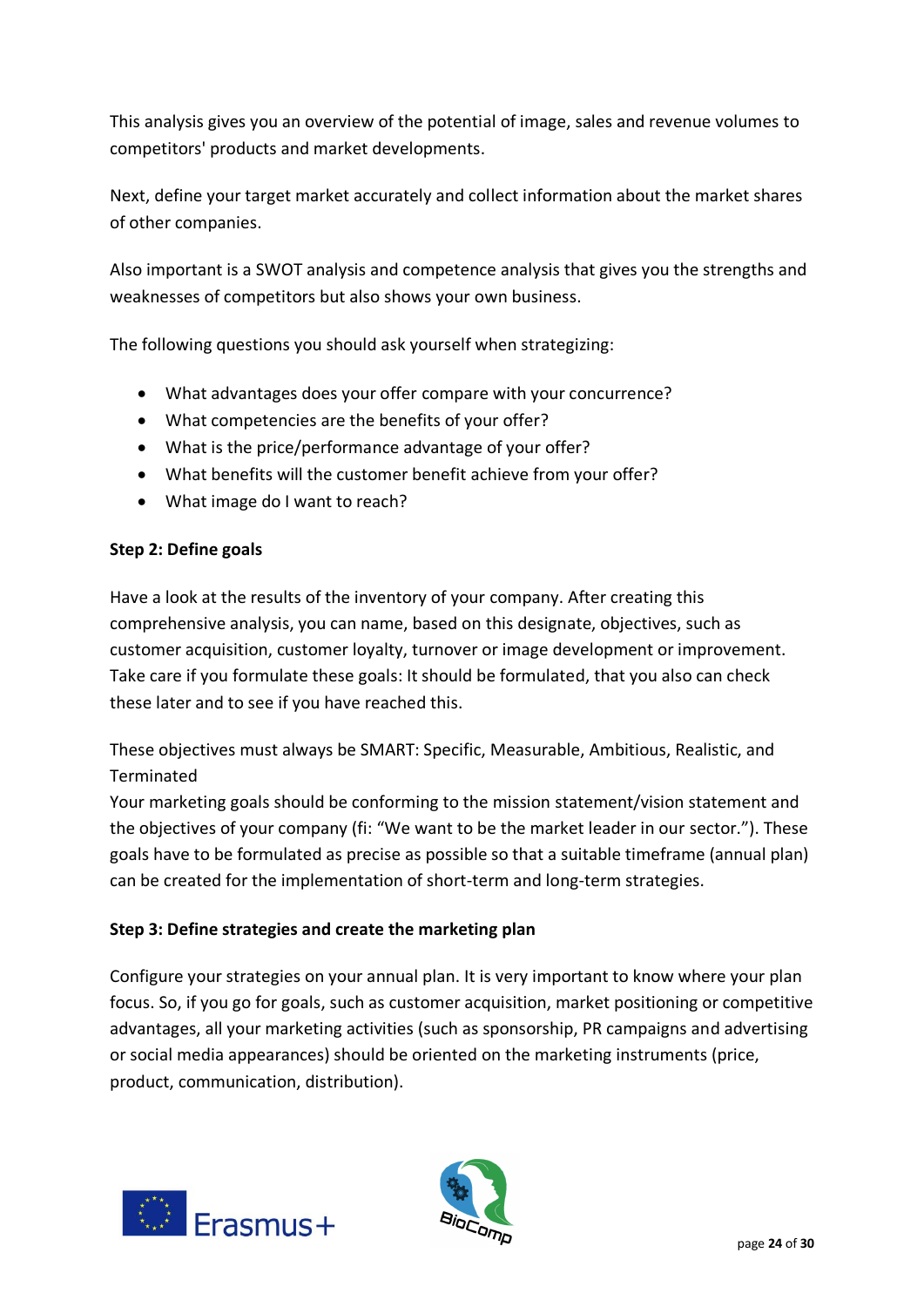In addition, a mission statement/vision of your company help to find the appropriate marketing measures and formulation.

If the strategy has been established, marketing planning can begin.

The creation of a marketing plan is "teamwork". In the team the different aspects are discussed, considered the feasibility, advantages are closer discussed as well as disadvantages.

# *Note***:**

To admire all thoughts and ideas and to evaluate, takes time and space. Define a long enough period for an intensive exchange of ideas.

Let the team ideas and thoughts for marketing simply be put into the round. Collect all the approaches on the blackboard. No idea, no contribution may be questioned or reviewed. Everyone can express themselves freely and only comprehension questions are allowed. The discussion about the meaning and likelihood of success of the proposal or a proposal comes later.

After just thirty minutes of brainstorming, creative, new points are collected.

Basic measures:

- Company Mission Statement/vision
- Logo
- Internet presence and social media
- Print media (flyers, posters)
- Target group
- Mailing list with contacts and

Typical measures for the Marketing Plan

- Flyers advertising
- Display Advertising
- Entries in directories and portals
- Poster advertising
- PR activities
- Videos, Presentations
- Radio and television advertising
- Blog: providing useful tips and hints



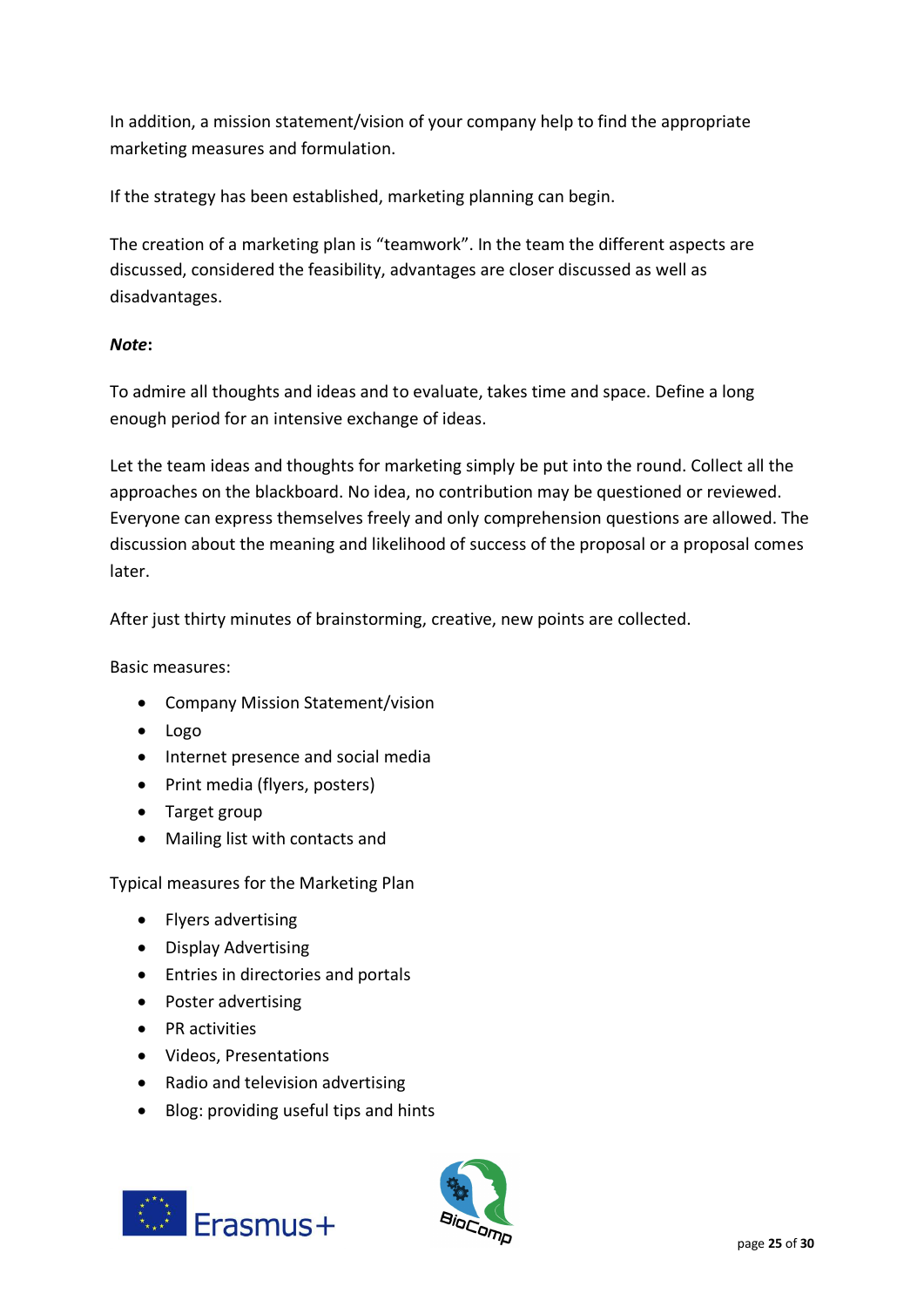# **Step 4: Implementation and budgeting**

Of course, the realization of your strategies depends on your budget. But, marketing objectives should be more than vague hopes for a "reward", for the issue of the marketing budget.

Specify an amount you are willing to pay for your marketing. This includes not only the cost of individual activities but also the need for staff and materials. Keep the resulting and ongoing costs always an overview.

| <b>Action / Measure</b>                                           | period           | Cost (per year)                          | <b>Results (per year)</b>            |
|-------------------------------------------------------------------|------------------|------------------------------------------|--------------------------------------|
| <b>Company Mission</b><br>statement and Logo                      | single           | 3.000€<br>5.000€                         | Company strategy image               |
| Print media (Poster,<br>Flyer, etc.)                              | vearly           | 750€                                     | recognition and image                |
| advertisement                                                     | 4 x per year     | 2.000€                                   | Image                                |
| Open day<br>Guides for<br>Company<br>Consumer<br>game             | 4 x per year     | 4 x 1.500 €<br>4 x 1.000 €               | Interested consumers<br>image        |
| Website<br>care and<br>support                                    | yearly<br>weekly | 7.000€<br>52 $*4 h * 60 \t∈ 12.480$<br>€ | Recognition and image                |
| Bloggen, Facebook,<br>XING, Twitter<br>care and<br>support        | single<br>daily  | 500€<br>220 x 20 € = 4.400 €             | Recognition and image                |
| Network regional<br><b>Meetings</b><br>Exchange of<br>information | monthly          | 12 x 50 € = 600 €                        | Network effects and<br>partner Image |

An example will illustrate the implementation:

## **Remarks**

- Action: Here you describe as clearly as possible, what to do
- $\bullet$  Period = cycle: how often is that?
- Cost: cost estimate for the implementation of this action (one-off costs and recurring costs)
- Results: How many customers and/or orders you expect from this measure (monthly or yearly) - awareness and image are monetarily not assessable but in product sales. Image can't be monetarily evaluated.



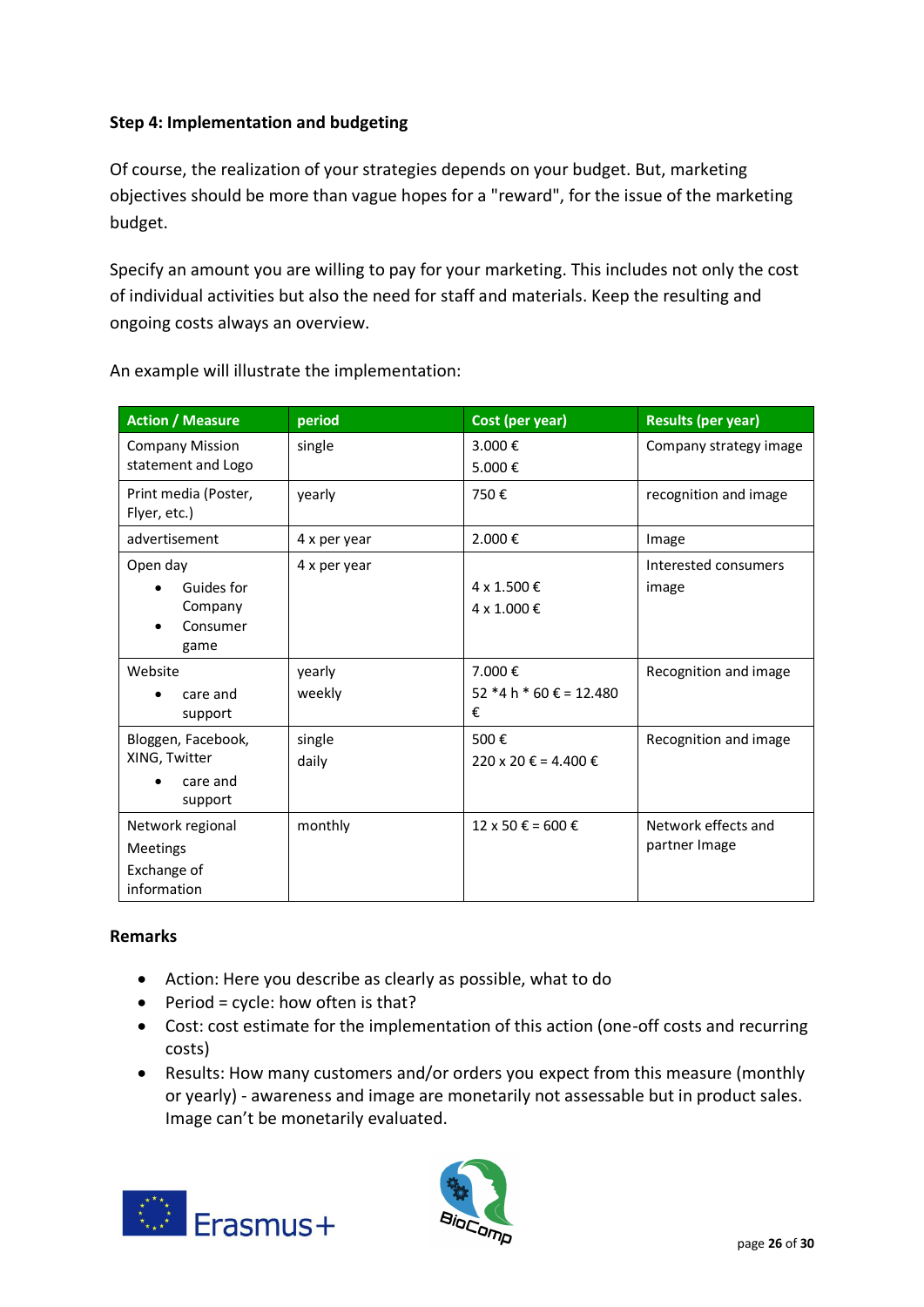#### **Step 5: Success control**

Check regularly the degree of target achievement (effectiveness), the relative cost (efficiency) and the progress of your marketing activities.

Possible bad investments can be limited and the budgeting can be changed when needed. You will receive valuable information on how your product is received by the target audience and by the market. So additional measures can be started or inefficient measures can be stopped. Also, the staffs, are responsible for implementing the marketing plan, should always be included in the control mechanism.

Marketing control is essential. It is based on the marketing objectives and checks to see if the alignment of all activities is succeeded. It is the comparison of objectives and the observed results.

## **Summary: T M P for your success**

T P M stands for Transparent. Measurable. Payable.

To create a marketing plan and marketing plan for your business, you need a creative team. This applies to new businesses as well as for small and medium enterprises, microenterprises as well as large enterprises.

Gather your personal "key people" around, take your time, the best one day in a quiet environment, and develop it together with your action plan for marketing. Throw all proposals in your team and evaluate them at the end. That's your developed marketing plan.

And then it comes to the point. The most fantastic plans are not worth the paper on which they are, if they are not used consistently translated into action. And this is not just a top priority ("Chefsache"), but the work is distributed among the team members and others. The boss regularly checks –fi. in monthly talks - whether the measures are implemented.

T M P: creativity in developing, constructiveness in the assessment and consistency in implementing - with these three letters T M P it becomes is possible to develop your individual marketing plan.

More information:

How to Create a Marketing Plan | Step-by-Step Guide [https://www.youtube.com/watch?v=4ti\\_uK60nLk](https://www.youtube.com/watch?v=4ti_uK60nLk)



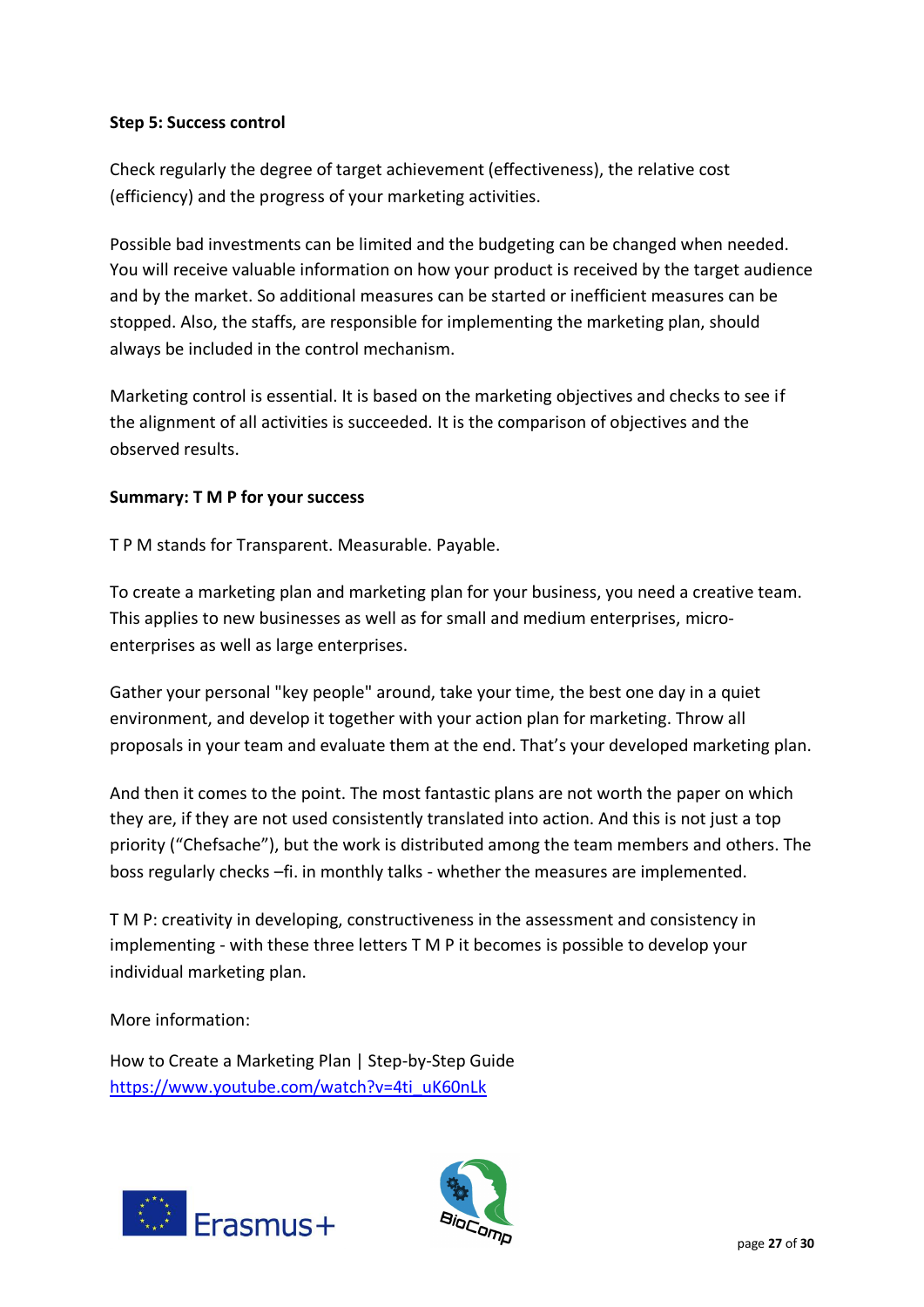#### 5. Quiz

#### **What means the SMART principle?**

Select one:

- *a. S=Superior, M=Measurable, A=Acceptable, R=Realistic, T=Time bound*
- *b. S=Specific, M=Measurable, A=Acceptable, R=Realistic, T=Time bound*
- *c. S=Specific, M=Moderate, A=Available, R=Realistic, T=Time bound*

Answer: b. (S=Specific, M=Measurable, A=Acceptable, R=Realistic, T=Time bound)

#### **What marketing tools do you know?**

Select one:

- *a. Company Mission Statement & Logo*
- *b. Poetry Slam*
- *c. Agricultural Music with all stakeholders*

Answer: a. (Company Mission Statement & Logo)

**Put the steps to create a marketing plan in the right order!**

Select one:

- *a. Strategy, Objectives, Analyses, Marketing-Mix, Evaluation*
- *b. Objectives, Evaluation, Strategy, Analyses, Marketing-Mix*
- *c. Analyses, Objectives, Strategy, Marketing-Mix, Evaluation*

Answer: a. (Strategy, Objectives, Analyses, Marketing-Mix, Evaluation)

**Why a marketing plan is necessary for your company**

Select one:

- *a. It gives information about the current situation and gives answers about future strategies.*
- *b. It gives information about the current situation.*
- *c. It gives answers about future strategies.*

*Answer: a. (It gives information about the current situation and gives answers about future strategies.)*



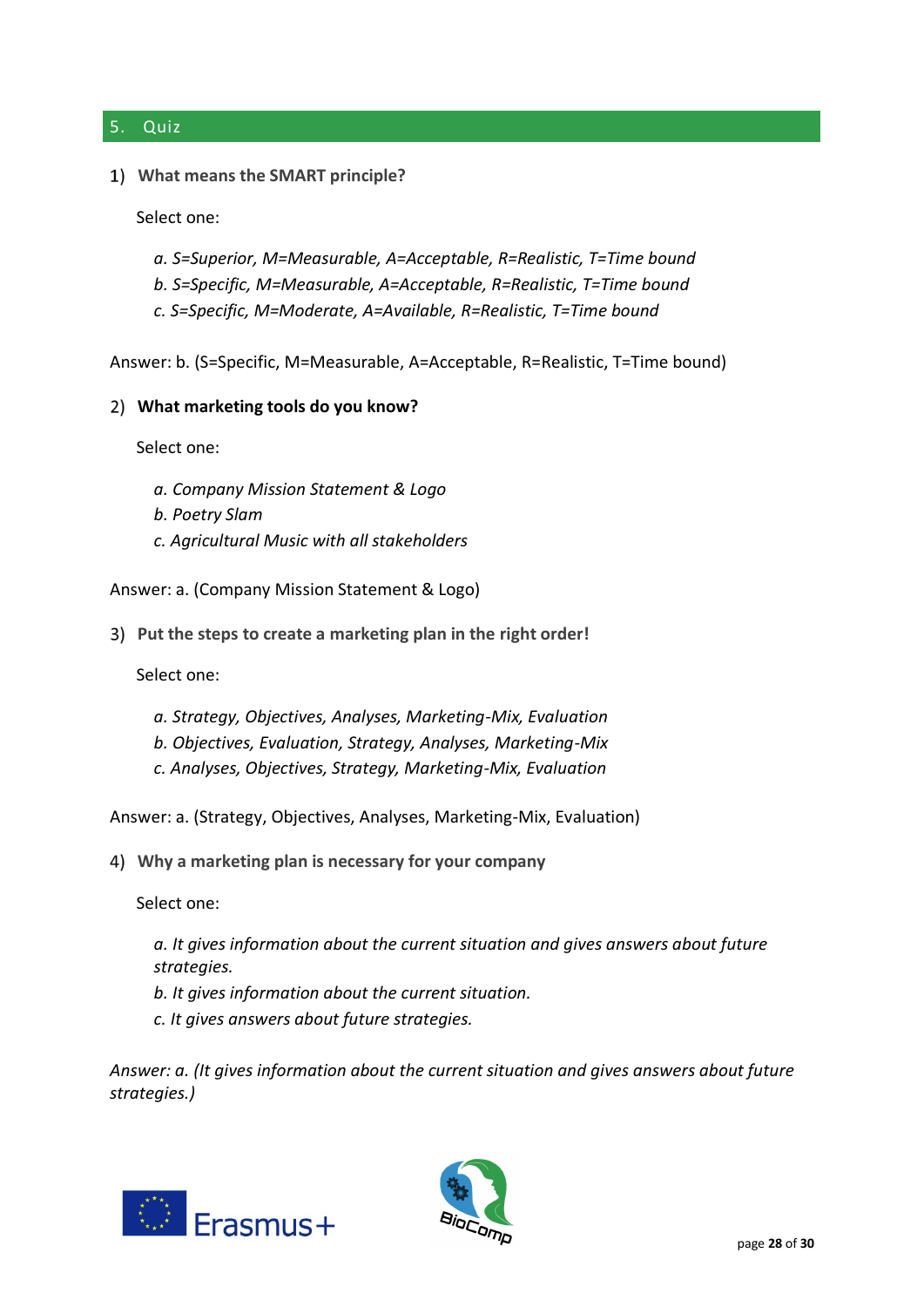**Which variety of objectives be pursued Social Media Marketing (SMM)**

Select one:

- *a. All are objectives.*
- *b. Maintaining your image*
- *c. Generate traffic for your own company website or blog*
- *d. Increase awareness*

Answer: a. (All are objectives.)

**How many steps are described to a social media marketing strategy**

Select one:

*a. 7 b. 8 c. 9*

Answer: b. (8)

**What types of marketing do you know?**

Write your answers here

Answers: Internet marketing, Blog marketing, social media marketing, Print marketing, Video marketing

**What stand for TPM)**

Select one:

- *a. Transparent – Measurable – Payable*
- *b. Transaction – Mission – payable*
- *c. Transparent – Mission – Payable*

Answer: a. (Transparent – Measurable – Payable)